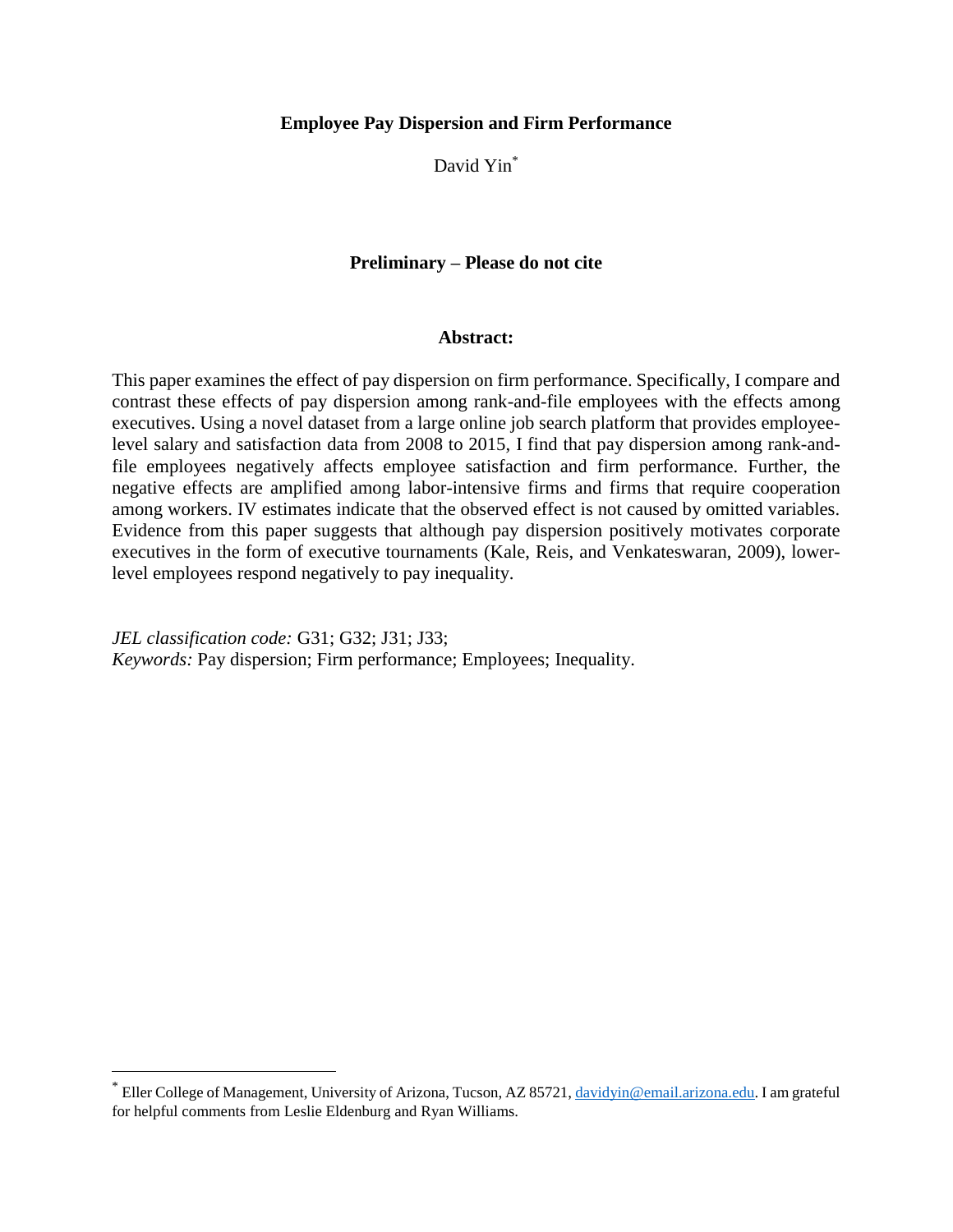# **1. Introduction**

 Existing theoretical studies have opposite predictions on the effects of pay dispersion on firm performance. On one hand, rank-order tournament theory predicts a positive relation between pay dispersion and employee effort (Lazear and Rosen, 1981; Milgrom and Roberts, 1992; Prendergast, 1999). Under this theory, agents compete for a promotion opportunity and the prize of the promotion is the pay gap between the current position and the promoted position. Prendergast (1999) shows that in a tournament setting, an agent's effort increases with the size of the prize. Therefore, a higher level of pay dispersion should lead to a better firm performance because it induces higher effort from tournament participants (employees).

On the other hand, social comparison theory and equity theory focus on pay equity and fairness, and predict a negative effect of pay dispersion on firm performance. Social comparison theory suggests that more pay dispersion leads to an increase in envy and dysfunctional behavior among employees. A series of papers by Akerlof (1982), Rabin (1993), and Akerlof and Yellen (1986, 1988, and 1990) emphasize the importance of reciprocity and show that workers reduce their effort once the wage they receive is deemed unfair. Similarly, Milgrom (1988) and Milgrom and Roberts (1990) highlight the idea that once the pay dispersion becomes too wide, workers have incentives to engage in rent-seeking activities rather than active production. Finally, Levine (1991) suggests that higher levels of pay dispersion decrease cohesiveness within the firm and reduce group productivity, especially when cooperation is needed.

Although these two theories appear to make conflicting predictions regarding the effects of pay dispersion, they may actually complement each other if they apply to different agents within the firm. As discussed in Milgrom and Roberts (1992), promotion-based incentives may apply more in cases where there is little or no information about the agents' absolute performance, while more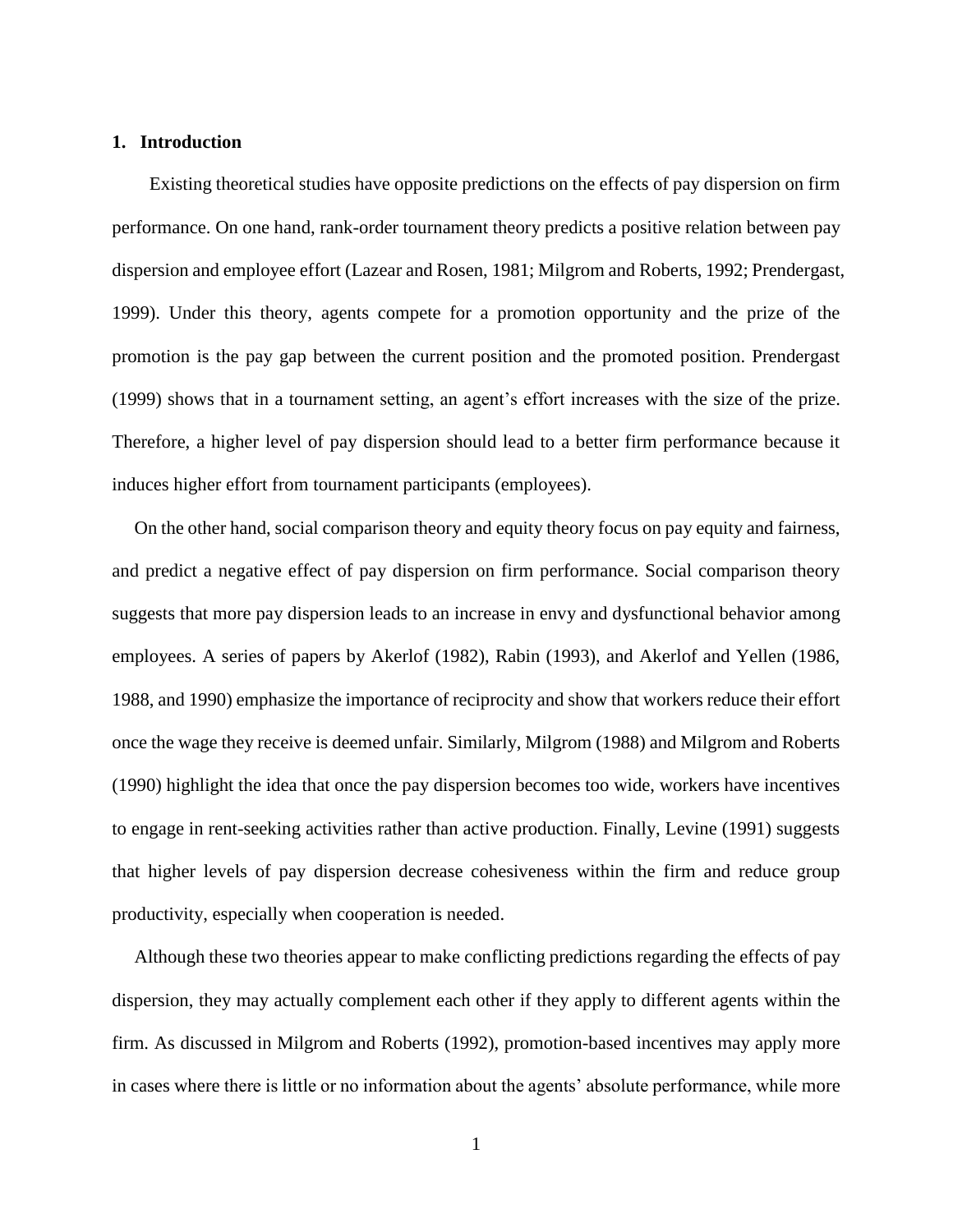equitable compensation should work better when the absolute performance can be directly observed. Therefore, rank-order tournament theory apply more to executives whose absolute performance is hard to observe, whereas social comparison theory and equity theory may be more applicable to rank-and-file employees because they often perform homogeneous tasks and their absolute performance can be easily observed. In support of the former argument, Kale, Reis, and Venkateswaran (2009) show that executive tournament incentives are positively related to firm performance. The tension between these two layers of the labor pool, executives and lower-level employees, is the focus of this article.

Due to a lack of employee-level compensation data, little research has examined how pay dispersion among rank-and-file employees affects firm performance. In this paper, I use a novel dataset from a large online job search platform to overcome this data challenge. This dataset includes self-reported salary and satisfaction data from more than four million employees from 2008 to 2015. After matching with Execucomp firms, my final sample includes 675 Execucomp firms from 2008 to 2015. Following prior literature, I use the Gini coefficient to measure the employee-level pay dispersion (Donaldson and Weymark, 1980; Bloom, 1999).

I start by estimating the effect of pay dispersion on employee satisfaction. If pay dispersion leads to an increase in envy and dysfunctional behavior among employees, it should be negatively related to employee satisfaction (e.g. Rabin, 1993). Using the employees' ratings to the categories *Overall Satisfaction*, *Corporate Culture*, and *Recommend to Friend* as proxies for employee satisfaction, estimation results suggest that pay dispersion has a negative and significant effect on employee satisfaction. These results hold after including various firm-level controls, as well as industry and year fixed effects.

I next examine whether pay dispersion affects firm performance. Using return on assets (ROA)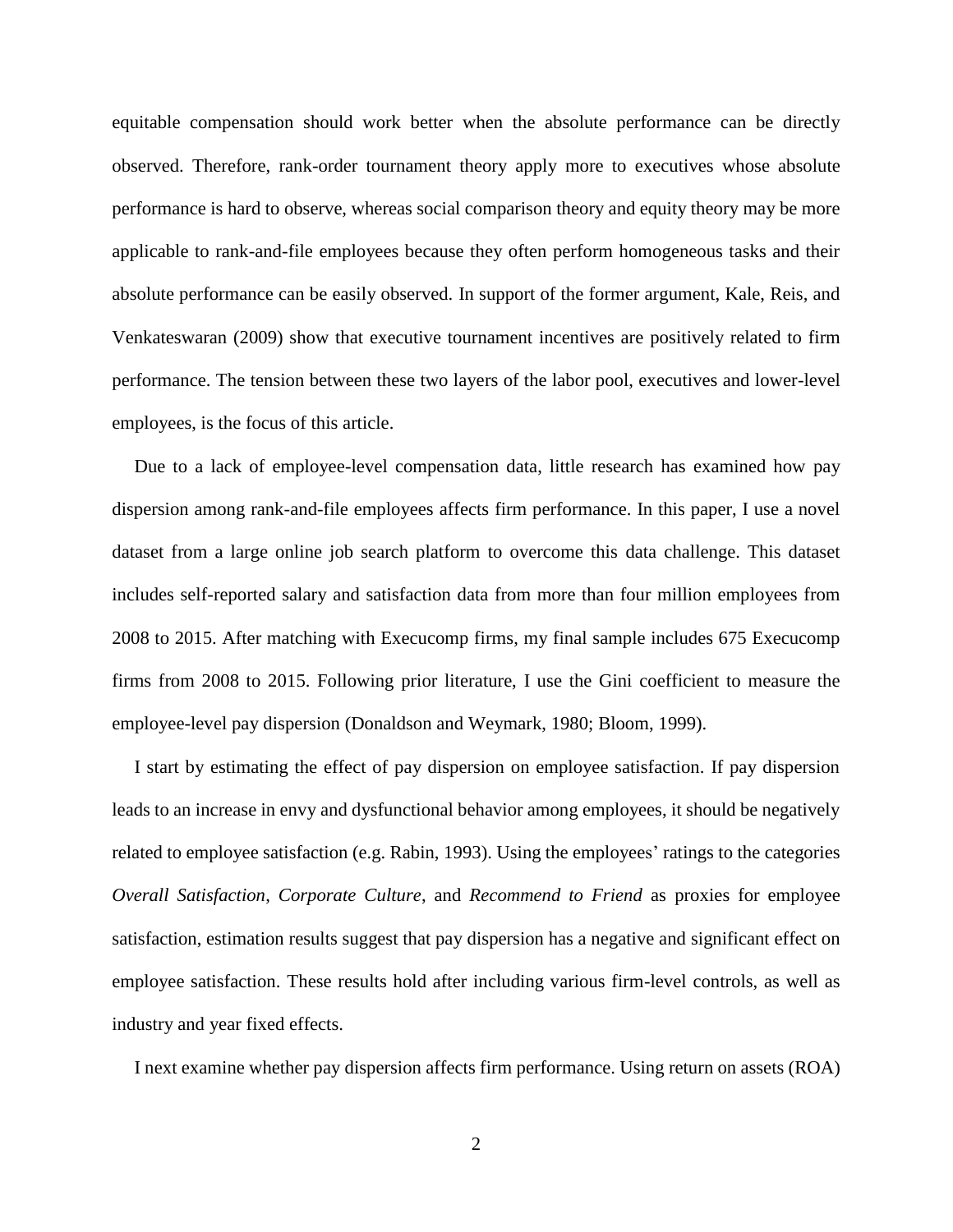and Tobin's Q as proxies for firm performance, I document a strong negative association between pay dispersion and firm performance. The economic magnitude is also sizable; a one standard deviation increase in pay dispersion is associated with an 8.13% decrease in ROA and a 4.75% decrease in Tobin's Q.

I next investigate cross-sectional variation in the impact of employee-level pay dispersion on firm performance. First, if the negative effect comes from a reduced employee effort, the effect should be stronger among more labor-intensive firms. Using sales per employee as a proxy for labor intensity, I show that the negative effect is stronger in the subsample of firms with abovemedian sales per employee. Second, Levine (1991) suggests that pay dispersion decreases group cohesiveness. Therefore, the negative effect should be stronger in jobs that require cooperation among workers. Using R&D expenditure as a proxy for cooperation need, I show the negative effect is stronger among firms with R&D expenditures.

It is possible that unobservable characteristics such as the composition of the labor force can affect both pay dispersion and firm performance. To ensure that my results are not driven by omitted variables, I conduct an instrumental variables (IV) analysis. Using the industry average Gini coefficient and local average Gini coefficient as instruments, estimation results from instrumental variable regressions continue to suggest a negative relationship between the predicted Gini and firm performance. In terms of economic magnitude, a one standard deviation increase in pay dispersion is associated with an 11.25% decrease in ROA and a 6.43% decrease in Tobin's Q.

Finally, I use alternative measures of pay dispersion to check the robustness of my results. The first measure, *Log (100-50)*, which equals to the log pay differential between the highest-paid employee and the median-paid employee, is constructed following the tournament literature (Kale, Reis, and Venkateswaran, 2009). Following Mueller, Ouimet, Simintzi (2017a), the second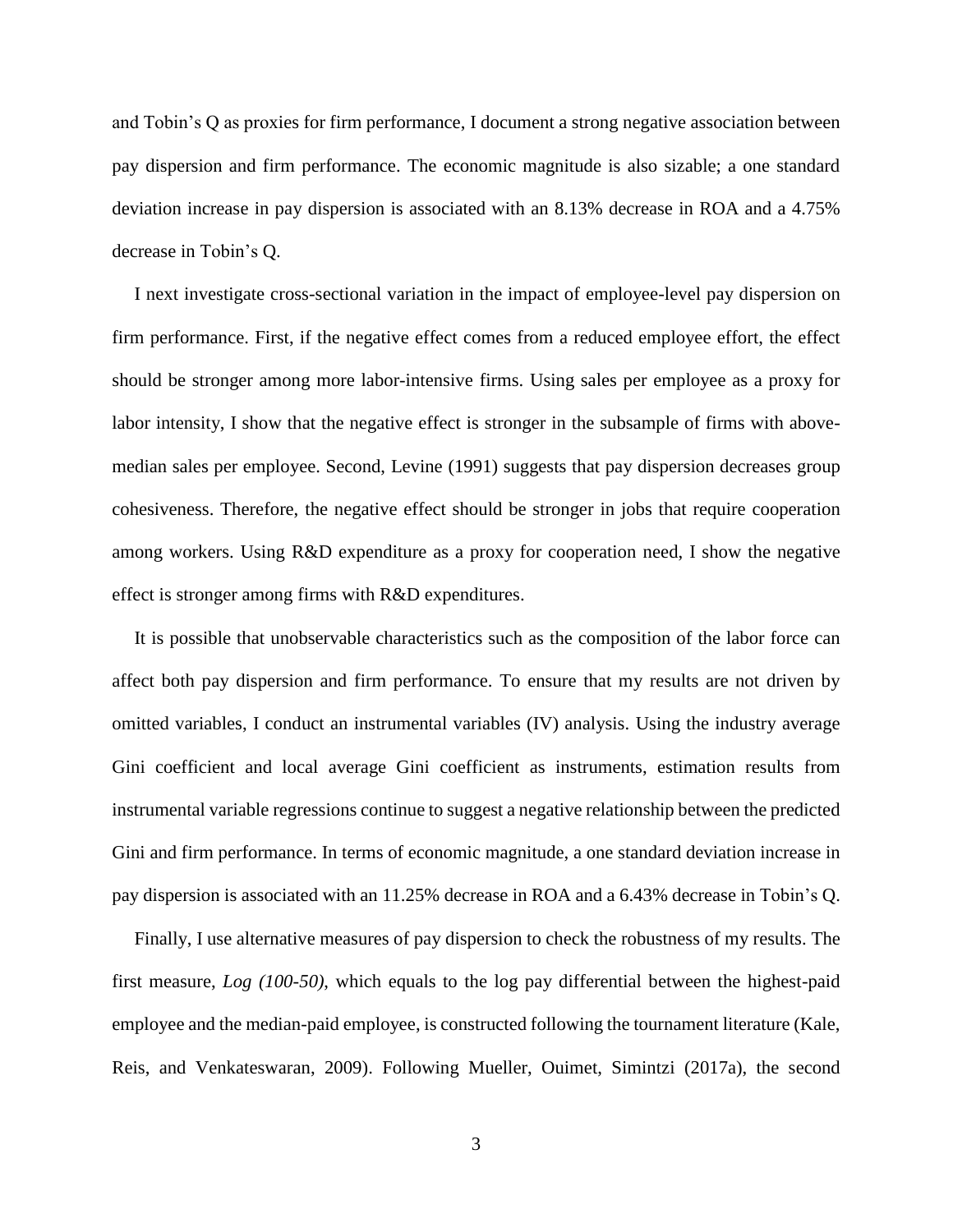measure, *Log* (90-10), equals to the log pay differential between the 90<sup>th</sup>-paid employee and the 10<sup>th</sup>-paid employee. Estimation results from both of these measures continue to suggest a negative and significant effect of pay dispersion on firm performance.

The paper links the rank-order tournament literature and the pay equality literature by simultaneously testing predictions from competing theories. Whereas prior studies focus on pay dispersion among corporate executives and find a positive effect on firm performance and risk taking (Kale, Reis, and Venkateswaran, 2009; Kini and Williams, 2012), I hypothesize and show that rank-and-file employees are negatively affected by pay equality. In this sense, my findings support Milgrom and Roberts (1992), who suggest that promotion-based incentives are more applicable when there is little or no information about the agents' absolute performance, while fair wage compensation works better when the absolute performance can be directly observed.

This paper also makes a direct contribution to the small but growing literature that focuses on employee-level pay inequality. It provides one of the first large-scale empirical studies on the effect of employee-level pay dispersion on firm performance. Prior studies on employee-level pay dispersion are usually conducted on a smaller sample or over a shorter sample period. So far, the literature has yielded mixed results. For example, Cowherd and Levine (1992) study employeelevel compensation from 41 manufacturing firms in the U.S. and Europe in 1985 and find that the employee-level pay dispersion has a negative effect on product quality. Bingley and Eriksson (2001) examine 6,501 Danish private sector firms from 1992 to 1995 and find that salary dispersion among blue-collar workers has no effect on firm performance. Card, Mas, Moretti, and Saez (2012) examine the effect of pay dispersion among University of California employees and find inequality leads to lower job satisfaction and higher job search intentions. My study is closely related to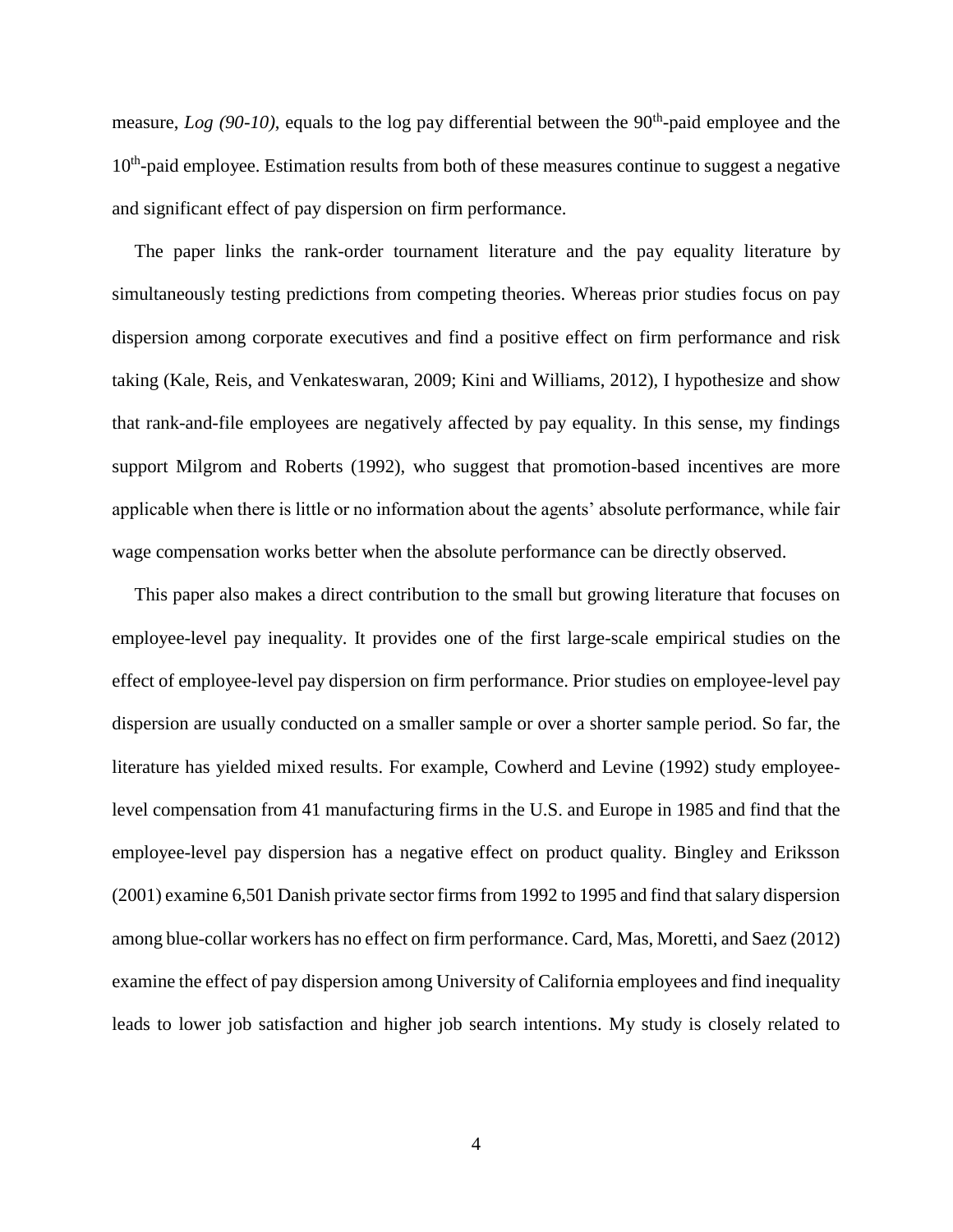Mueller, Ouimet, Simintzi (2017b). They study 880 UK firms from 2004 to 2013 and find a positive effect of employee pay dispersion on firm performance.

Finally, the findings that pay inequality is negatively related to employee satisfaction and firm performance may have policy implications. For example, my results provide empirical evidence related to the SEC's rule mandating disclosure of CEO to median-paid employee pay ratio. Although policy makers tend to focus on the CEO to median-paid employee ratio and U.S. income inequality, my results suggest that other sources of pay equality are important. Specifically, the finding in this paper suggest that pay inequality among the employees themselves is an important factor in firm performance.

### **2. Literature Review:**

#### *2.1 Rank-order tournament theory*

Rank-order tournament theory predicts that compared to a performance-based contract, a rankorder tournament can better incentivize agents when factors beyond their control can greatly affect their absolute performance (Lazear and Rosen, 1981; Prendergast, 1999). Since Lazear and Rosen (1981), an extent empirical literature has examined the effect of tournament incentives. The earliest empirical evidence comes from sports data because both the reward and the effort (points scored, passes completed, games won, and etc.) are directly observable. Ehrenberg and Bognanno (1990a,b) provide one of the first empirical studies on rank-order tournament theory by documenting that the performance of golf players in the 1984 and 1987 U.S. and European PGA tours is positively related to both the size and the allocation of the prize. Specifically, a one standard deviation increase in the tournament prize dispersion leads to a 1.9 to 3 fewer strokes. Becker and Huselid (1992) examine the effects of tournament incentive on professional drivers'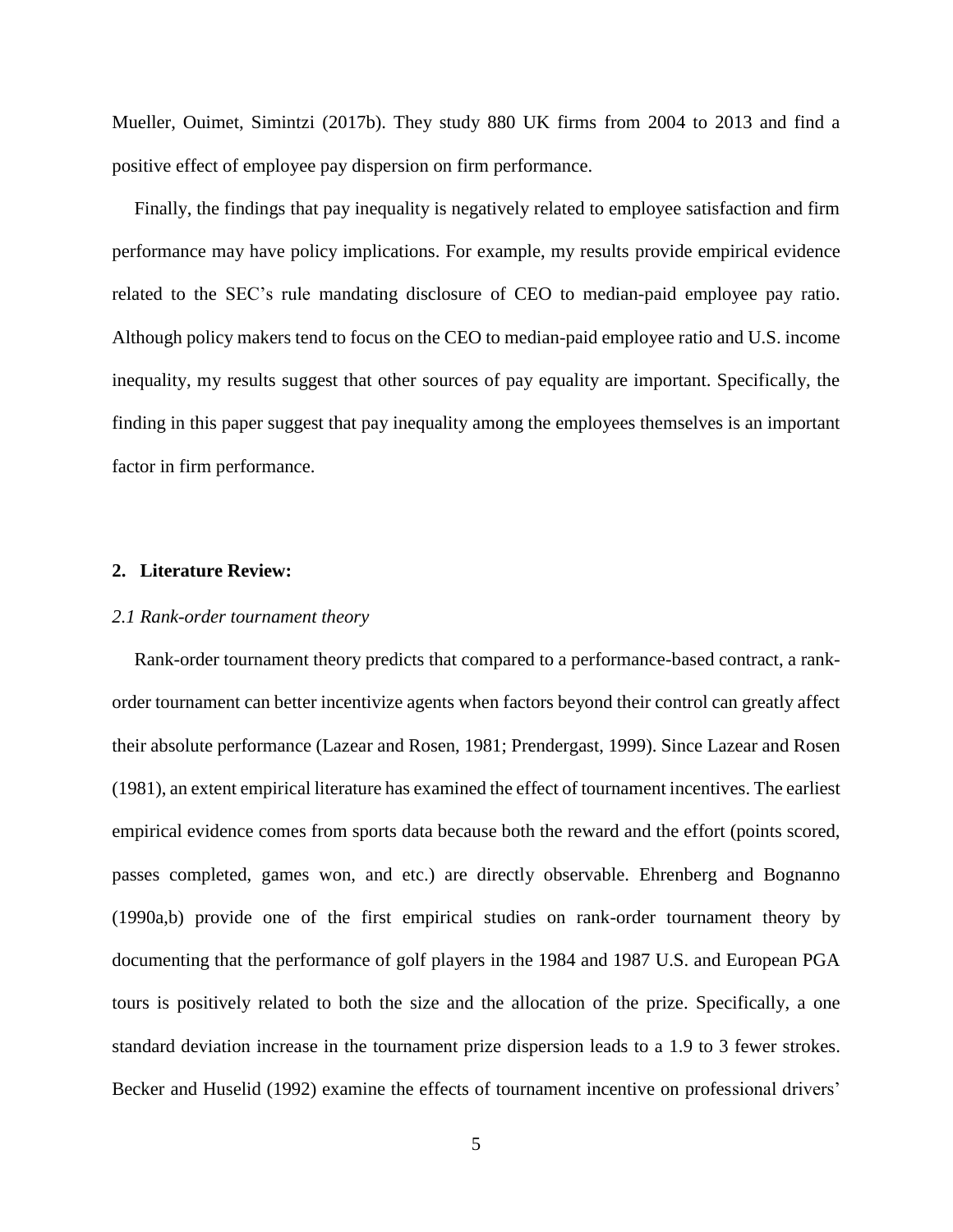performance and risk taking using data from 28 auto races from the 1990 NASCAR circuit. The authors find that the dispersion in prize has a significant positive influence on drivers' performance (adjusted finish time) and a weakly positive effect on risk taking (number of caution flags).

Studies on corporate executives yield similar results. Using executive-level compensation data over 200 public firms from 1980 to 1984, Main, O'Reilly, and Wade (1993) find a positive relationship between the variation in executive team salaries and return on asset (ROA). Bloom and Michel (2002) document a positive relation between executive-level pay dispersion and manager turnover among 460 ExecuComp firms from 1992 to 1997. Kale, Reis, and Venkateswaran (2009) study ExecuComp firms from 1993 to 2004 and document positive and significant effects of executive-level pay dispersion on firm performance measured in Tobin's Q and ROA.

#### *2.2 Social Comparison and Equity Theory*

Social comparison theory and equity theory suggest that people have a basic drive to compare themselves to others in the same social group (Festinger, 1954; Kulik and Ambrose, 1992). During the comparison, inequality leads to an increase in envy and dysfunctional behaviors such as higher risk taking and lower effort (Milgrom,1988; Milgrom and Roberts, 1990; Frank, 1985a,b). Using the Gini coefficient as a proxy for team-level salary dispersion, Bloom (1999) finds that the salary dispersion negatively and significantly affects both individual player's performance and the team's winning probability among 29 major league baseball (MLB) teams during the years from 1985 to 1993. Depken (2000) study MLB teams from 1985 to 1998 and uses intra-team Herfindahl index to measure salary dispersion. He also documents a negative relation between pay dispersion and a team's winning probability.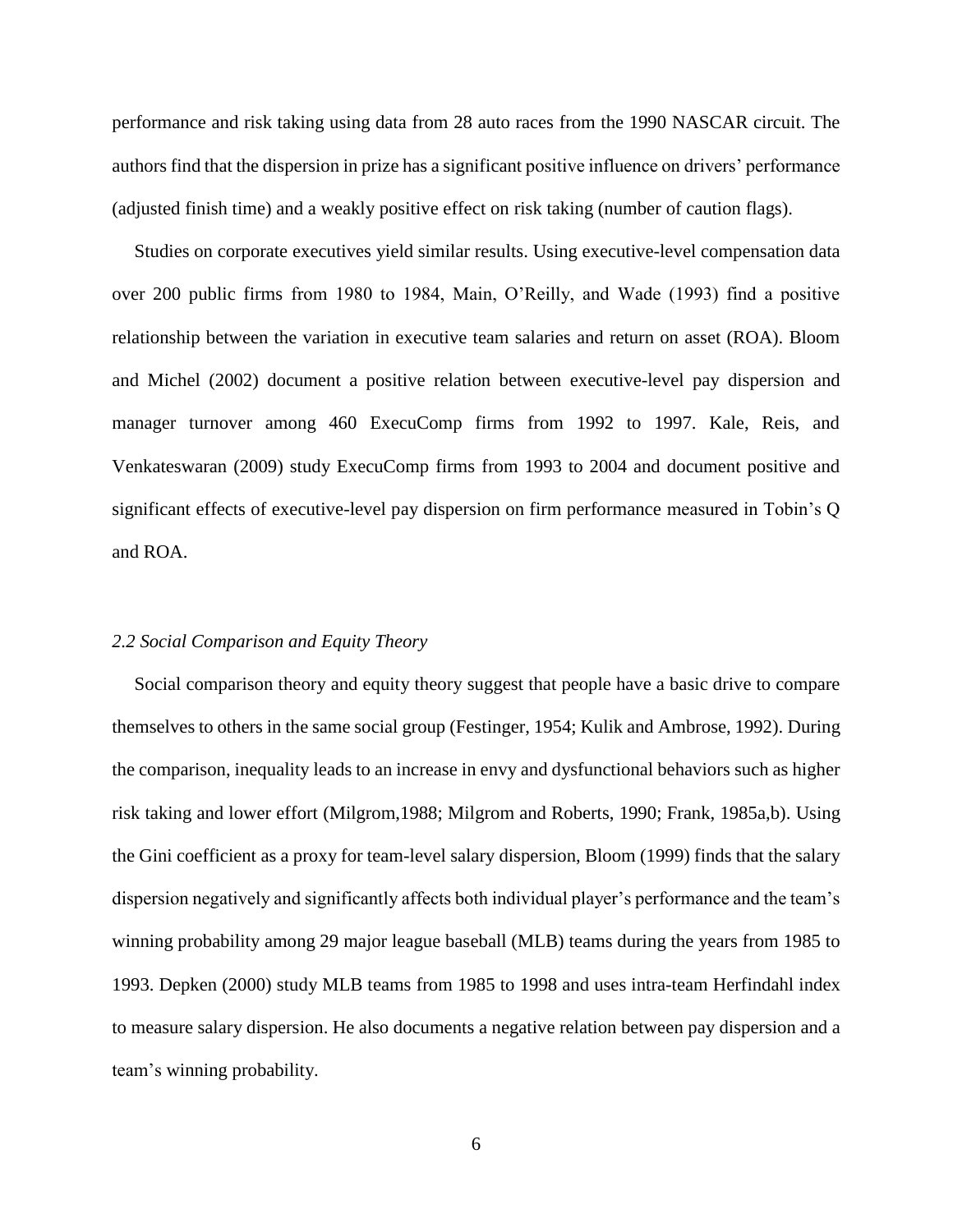Evidence that supports social comparison theory and pay equity theory also comes from studying university professors. Pfeffer and Davis-Blake (1992) and Pfeffer and Langton (1993) study 17,000 university professors from 300 institutions in U.K. and U.S. during the years 1978- 79 and 1983-84. Both studies document a positive relation between pay dispersion and professor turnover and a negative relation between pay dispersion and job satisfaction, research productivity, and collaboration across departments. Card, Mas, Moretti, and Saez (2012) examine the effect of pay dispersion among University of California employees and find inequality leads to lower job satisfaction and higher job search intentions.

#### **3. Data, Variable Construction, Sample Selection**

## *3.1 Sample Selection*

Employee-level salary data and satisfaction data are provided by a large online job search platform under a nondisclosure agreement. The sample period starts in 2008 and ends in 2015. The original data contains 4,882,689 observations from 278,416 employers all over the world, among which 3,988,648 observations come from 214,092 U.S. employers. These employers consist of eight types: public companies, private companies, franchise, government, hospital, non-profit, school, and others. For the purpose of this study, I focus on public companies. I require each firm to have at least 20 position-level observations per year to properly calculate the Gini coefficient. To compare my results with prior studies, I further restrict my sample to Execucomp firms with executive-level compensation data. My final sample includes 675 Execucomp firms from 2008 to 2015.

#### *3.2 Firm Performance*

I supplement this novel dataset with accounting data from Compustat and stock return data from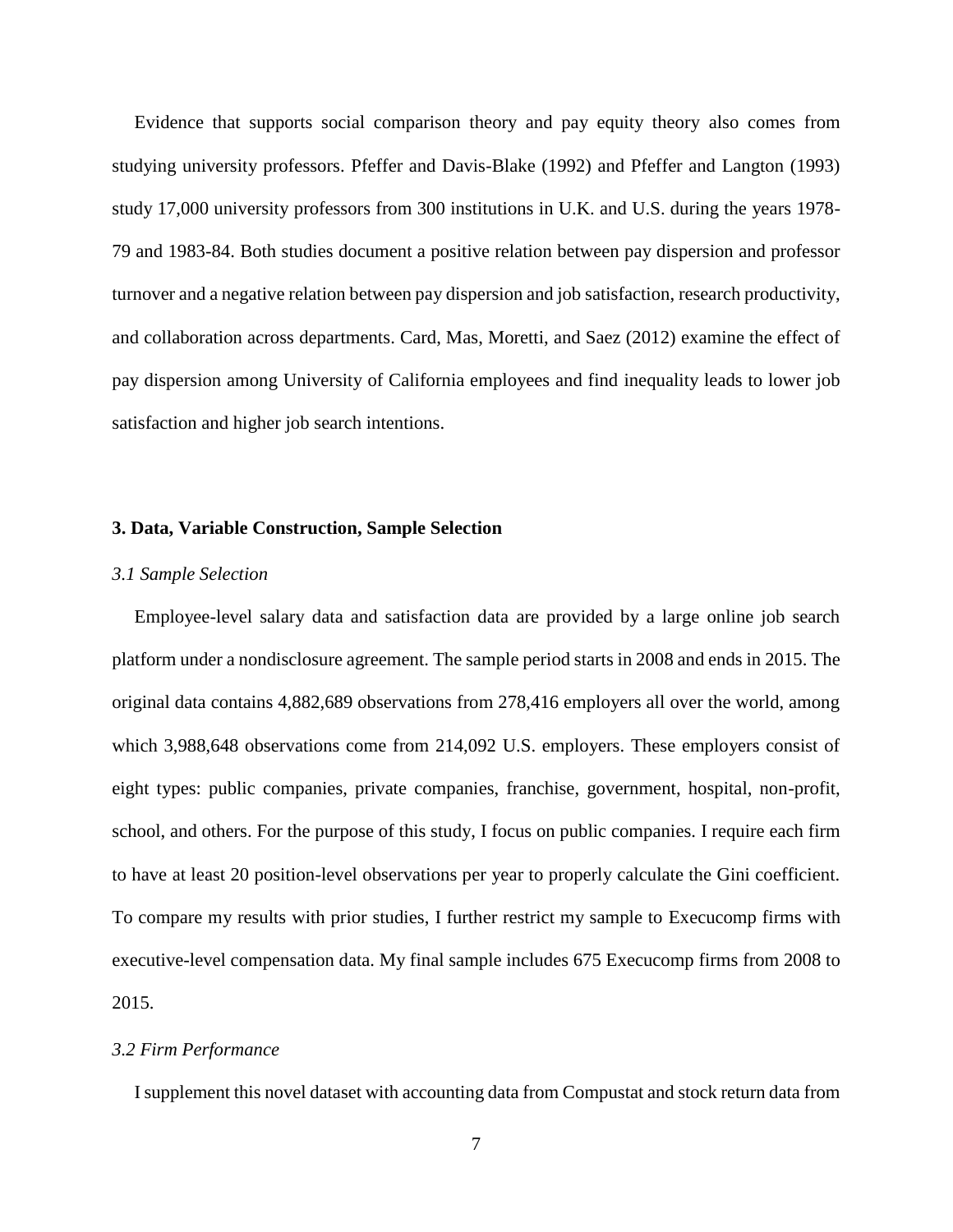CRSP. Following Kale, Reis, and Venkateswaran (2009), I use Tobin's Q and returns on assets (ROA) as my primary measures of firm performance. Tobin's Q is calculated as the ratio of the sum of market value of equity and the book value of debt to total assets. ROA is the ratio of net income to total assets. The mean and median value of Tobin'Q and ROA is 1.969 (1.601) and 0.048 (0.052), which are similar to those in Kale, Reis, and Venkateswaran (2009).

## *3.3 Measures of Employee-level Pay Dispersion*

Following the macroeconomic literature that studies the effect of income disparity, I use the Gini coefficient as my main proxy for pay disparity among employees (Donaldson and Weymark, 1980; Bloom, 1999). Gini coefficient measures the inequality among values of a frequency distribution and equals:

$$
1 + \frac{1}{n} - \frac{2}{n^2 \bar{y}} (y_1 + 2y_2 + \dots + ny_n)
$$

where n is the number of employees, y is the compensation each employee receives, and  $\bar{y}$  is the mean compensation.

For robustness, I use *Log (100-50)* and *Log (90-10)* as alternative proxies for pay inequality. The first proxy, *Log (100-50)*, resembles the pay dispersion used in the tournament literature (Kale, Reis, and Venkateswaran, 2009) and equals the log pay gap between the highest-paid employee and the median-paid employee. The second proxy, *Log (90-10)*, is used in Mueller, Ouimet, Simintzi (2017a) as a measure of pay dispersion at the country level. It equals to the log pay gap between the  $90<sup>th</sup>$ -paid employee and the  $10<sup>th</sup>$ -paid employee. Compared to these alternative measures, the Gini coefficient contains more information because it takes each employee's salary into the calculation. Table 1 presents summary statistics for the Gini coefficient by industry.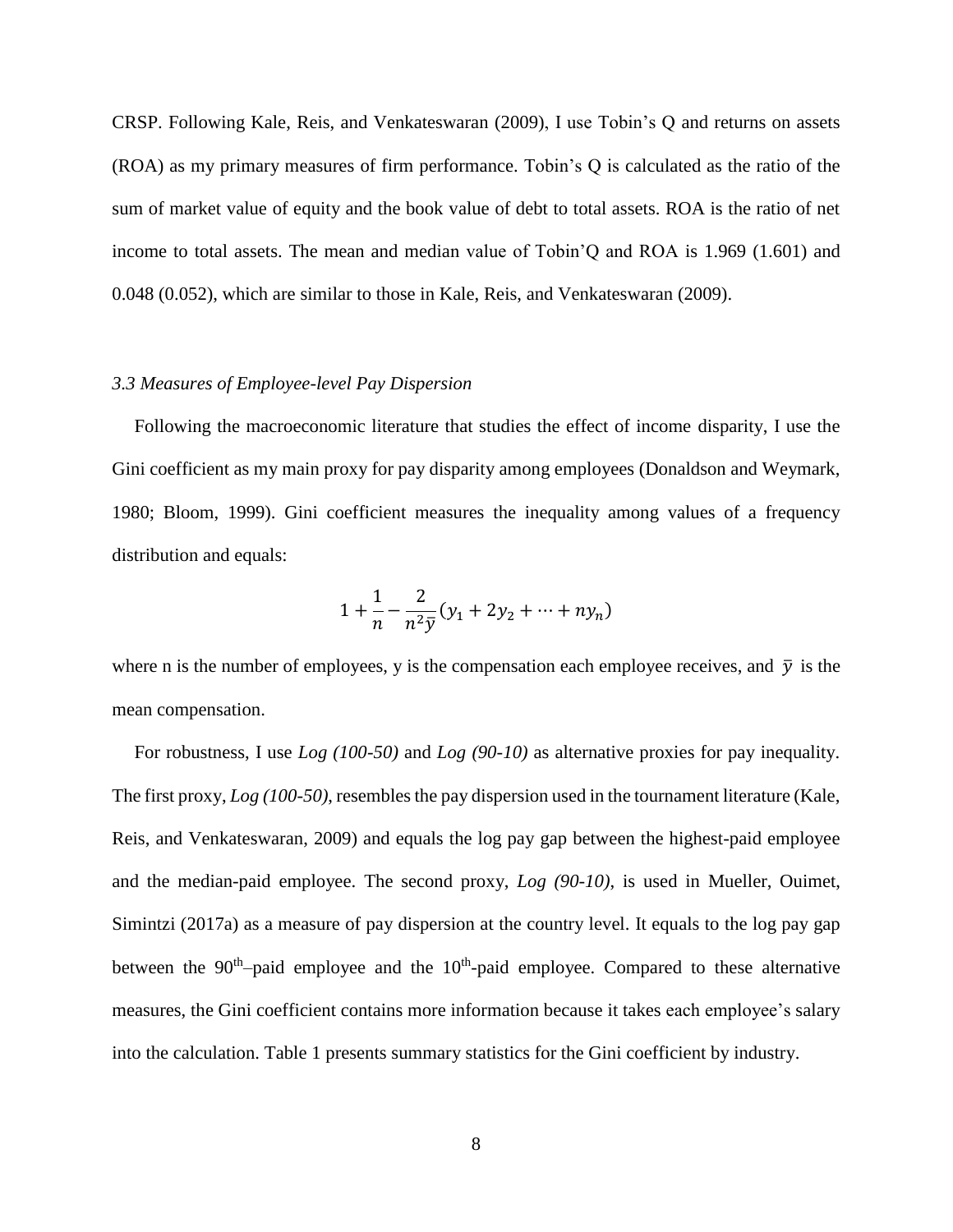#### *3.4 Control variables*

I employ a number of firm-level control variables that are commonly used in the tournament literature. Specifically, I control for firm size, leverage, return volatility, and R&D expenditures. Appendix provides detailed definitions for all variables. Continuous variables are winsorized at their 1st and 99th percentiles. Dollar values are expressed in 2010 dollars. Table 2 reports the summary statistics for the main variables.

### **4. Results**

 $\overline{a}$ 

### *4.1 Data Comparison*

 I start by comparing employee compensation data in my study with the data used in prior studies (e.g., Faleye, Reis, and Venkateswaran, 2013; Crawford, Nelson, Rountree, 2016). Panel A of Figure 1 plots the distribution of firm average employee compensation (*Mean\_Novel*) in this study. The mean value is \$78,168 and the median value is \$77,022. Panel B plots the mean value of employee compensation calculated using Compustat and Execucomp variables. Specifically, the average employee compensation at the firm-level equals:

Mean\_Computat = 
$$
\frac{XLR - \sum_{1}^{n} TDC1}{EMP - n}
$$

where *XLR* is the total staff compensation from Compustat, *TDC1* is the total compensation received by an executive from Execucomp, n is the number of executives from Execucomp, and *EMP* is the total number of employees from Compustat.<sup>1</sup> *Mean\_Compustat* has a mean of \$71,180 and a median of \$57,260.

<sup>1</sup> Firms are not required to disclose total staff expense (*XLR*). Only 21.45% of Compustat firms report XLR from 1990 to 2016.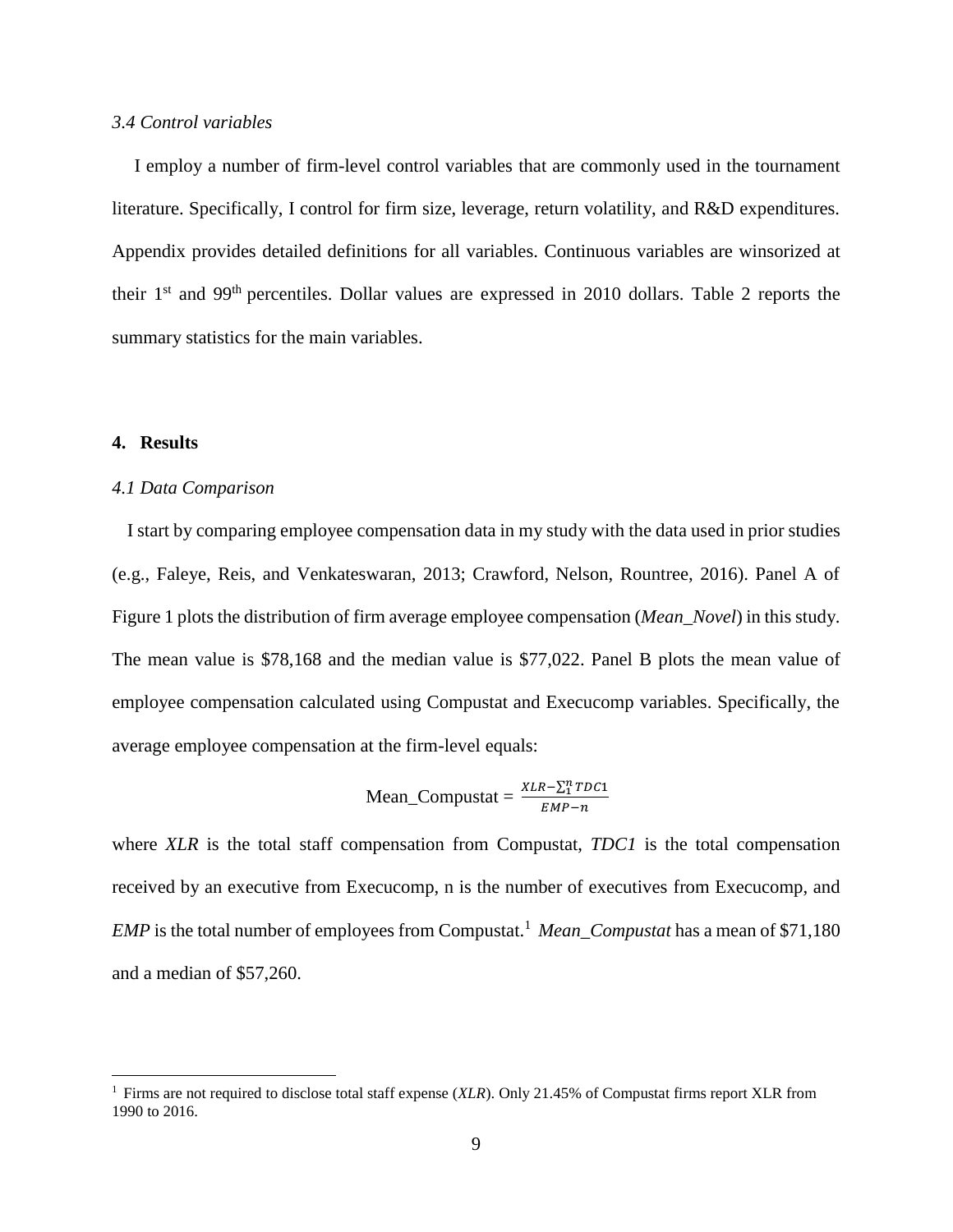## *4.2 Employee Satisfaction*

 $\overline{a}$ 

I start by examining the relation between pay dispersion and employee satisfaction. Extant literature has documented that employee satisfaction is significantly related to future employee turnover, performance, and strike (Cotton and Tuttle, 1986; Harter, Schmidt, Hayes, 2002; Card, Mas, Moretti, and Saez, 2012). Although tournament theory has no prediction on the effect of pay dispersion on tournament participants' satisfaction, equity and social comparison theory suggests that pay dispersion will negatively affect employee satisfaction (Akerlof and Yellen, 1990; McFarlin and Sweeney, 1992; Pfeffer and Langton, 1993). Empirically, I estimate the flowing panel regression model:

$$
Satisfaction_{i,t} = \beta_1 Gini_{i,t-1} + \beta_2 X + v_i + \omega_t + \varepsilon_{i,t}
$$

where *Satisfaction* is one of the employee satisfaction proxies. *Gini* the Gini coefficient of employee compensation. To alleviate the concerns that unobserved heterogeneity could simultaneously affect pay dispersion and employee satisfaction, I follow the tournament literature and lag the Gini coefficient by one year (e.g. Kini and Williams, 2012). *X* is a set of firm-level control variables.  $v_i$  and  $\omega_t$  denotes industry and year fixed effects.<sup>2</sup>

The first proxy is employee overall satisfaction. *Overall Satisfaction* is the mean value of employee response to overall satisfaction of the company, ranked from 1 to 5, over the fiscal year. Estimation results from column (1) of Table 3 suggest a negative and significant between Gini coefficient and *Overall Satisfaction*. In terms of economic magnitude, a one standard deviation increase in Gini is associated with a 7.9% decrease in *Overall Satisfaction.*

The second proxy is corporate culture. Culture is important because it serves as a "social control"

<sup>&</sup>lt;sup>2</sup> Ideally, I would include firm and year fixed effects to control for unobservable firm characteristics. However, as pay dispersion changes slowly from year to year and my sample period is only six years, there is not enough timeseries variation to make meaningful estimation.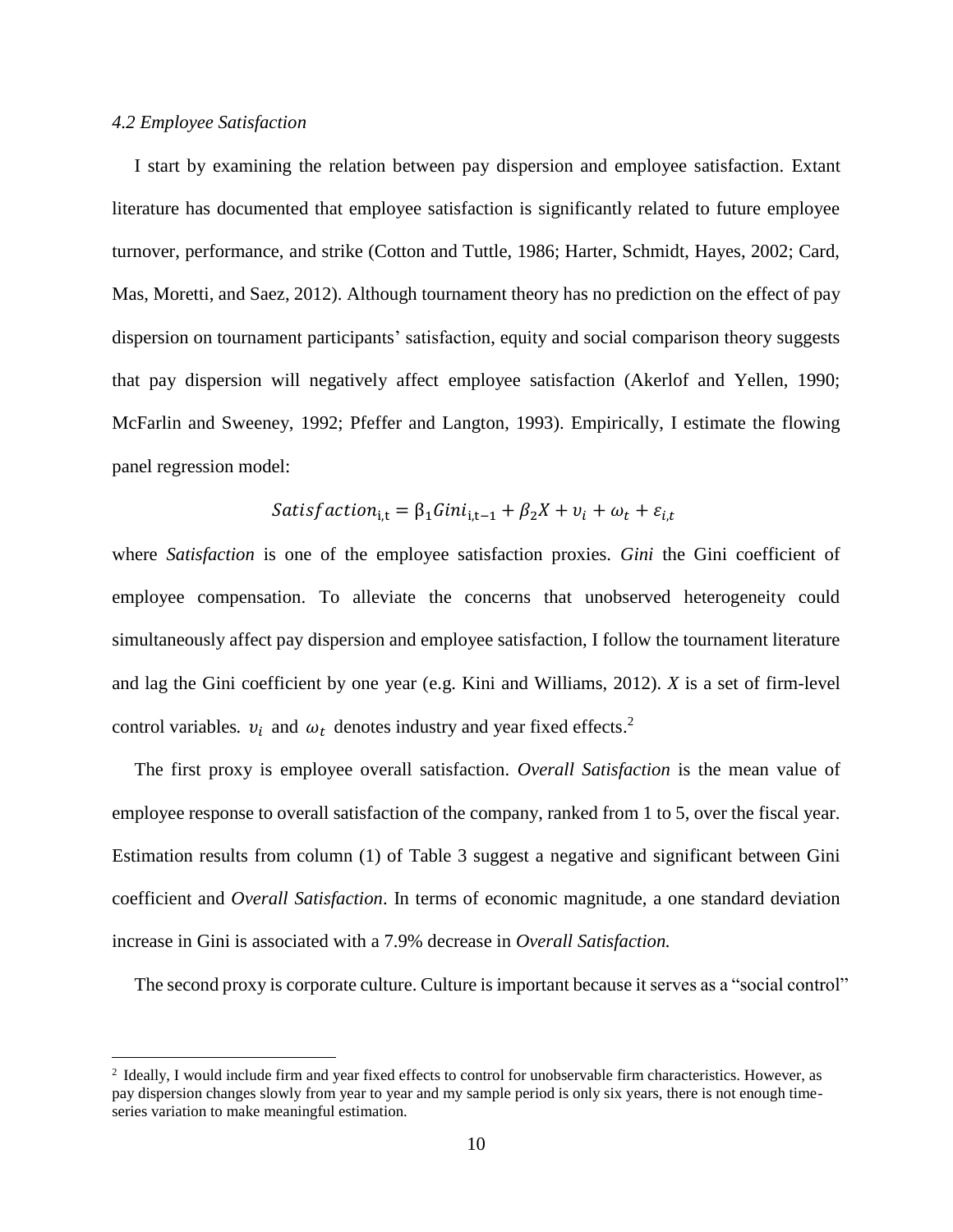and complements monetary incentives in regulating employees (O'Reilly, 1989; Guiso, Sapienza, and Zingales, 2015a,b). If pay dispersion makes employees feel unfair and decreases cohesiveness within the firm, employees may negatively rate corporate culture. *Culture* is the mean value of employee response to corporate culture rating of the company, ranked from 1 to 5, over the fiscal year. The coefficient estimates on Gini is negative and significant, suggesting that pay dispersion reduce employee's view of corporate culture. In terms of economic significance, a one standard deviation increase in Gini is associated with a 4.8% decrease in *Culture.*

Finally, I examine the effect of pay dispersion on whether the employee will recommend the company to a friend. The labor economics literature has documented that referrals from current employees are one of the major sources of employee hiring (Corcoran, Datcher, Duncan, 1980; Ioannides and Loury, 2004; Bayer, Ross, and Topa, 2008). If a high pay dispersion reduces the probability of future job referral, it will negatively affect future hiring and the operation of the firm. Column (3) of Table 3 estimates the effect of pay dispersion on job referral. *Recommend to Friend* is the mean value of employee response to whether she will recommend the company to a friend, ranked from 0 to 1, over the fiscal year. Estimation results from column (3) suggest that pay dispersion is negatively and significantly related to *Recommend to Friend*. In terms of economic significance, a one standard deviation increase in pay dispersion is associated with a 16.7% decrease in the probability of future job referral.

#### *4.2 Firm Performance*

The evidence above suggests that pay dispersion is negatively related to employee satisfaction measured in overall satisfaction, corporate culture, and job recommendation, indicating that pay dispersion has a real effect on how employees feel about the company. Both theoretical and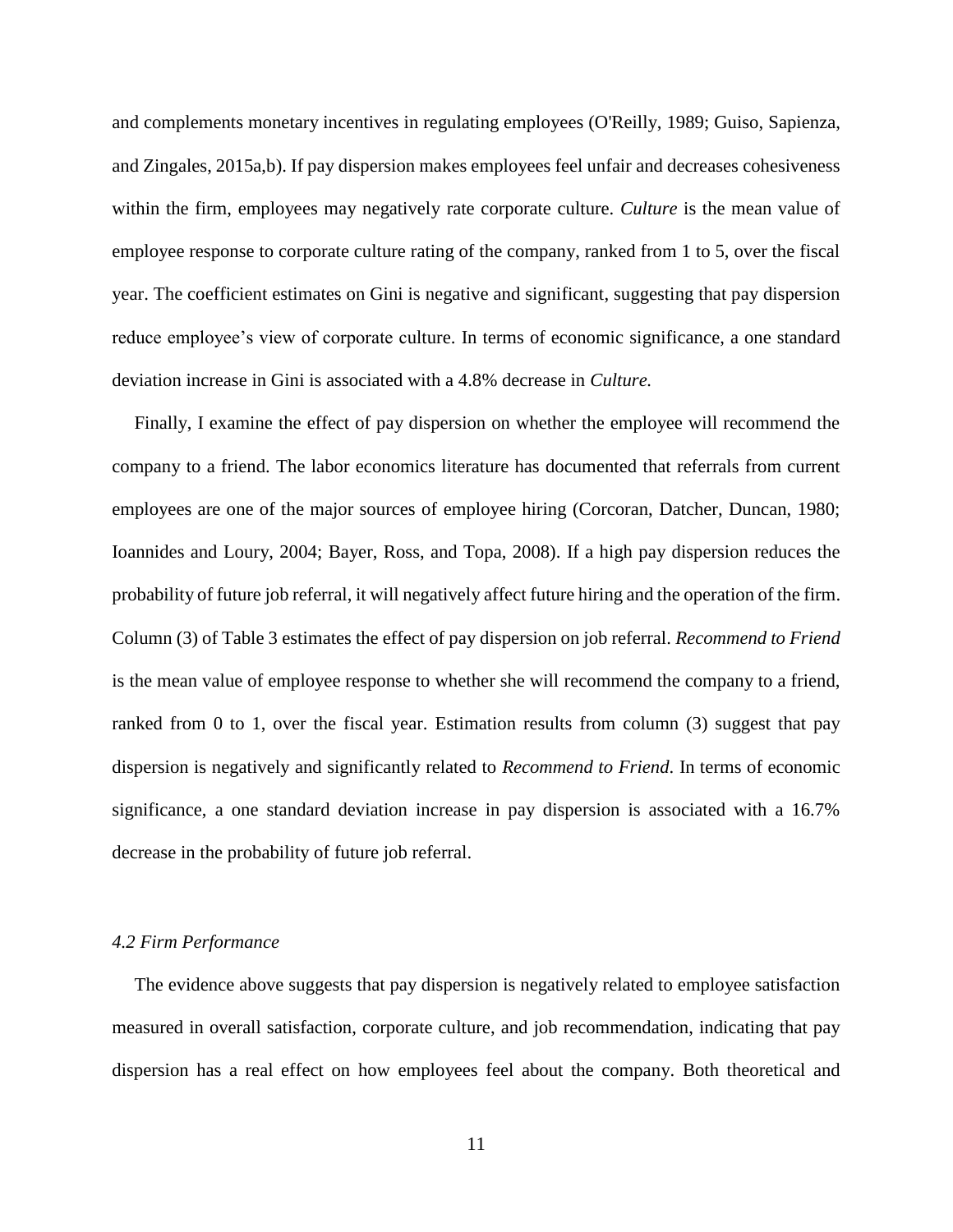empirical literature has documented employee satisfaction is significantly related to employee performance, retention, and future firm performance (e.g. Maslow, 1943; Hertzberg, 1959; McGregor, 1960; Zhou, Li, Zhou, and Su, 2008; Edmans, 2011; Guiso, Sapienza, and Zingales, 2015). Therefore, if pay dispersion negatively affects employee satisfaction, it should also have a negative effect on firm performance. To empirically test this prediction, I follow Kale, Reis, and Venkateswaran (2009) and use ROA and Tobin's Q as proxies for firm performance.

Table 4 presents estimation results of the analysis examining the effect of employee pay dispersion on firm performance. The dependent variable in column (1) is ROA. Consistent with the hypothesis, the coefficient on Gini is negative and significant at the 5% level. In terms of economic magnitude, the estimated coefficients imply that a one standard deviation increase in the Gini coefficient is associated with an 8.13% decrease in ROA. Column (2) shows a similar relation between the Gini coefficient and firm performance measured in Tobin's Q. In terms of economic significance, the estimated coefficients in column (2) imply that a one standard deviation increase in pay dispersion is associated with a 4.75% decrease in Tobin's Q. Control variables load similarly to those documented in the prior literature (Kale, Reis, and Venkateswaran, 2009).

## *4.3 Cross-sectional Evidence*

In this section, I exploit two sources of cross-sectional variation in firm and industry characteristics to shed further light on the mechanisms underlying my results. I use labor intensity as the first source of cross-sectional variation. If the negative effect of pay dispersion on firm performance is through reduced employee effort, the effect should be stronger among laborintensive firms. To investigate this cross section, I split the sample based on the median value of sales per employee. Consistent with the hypothesis, the evidence from Panel A of Table 5 suggest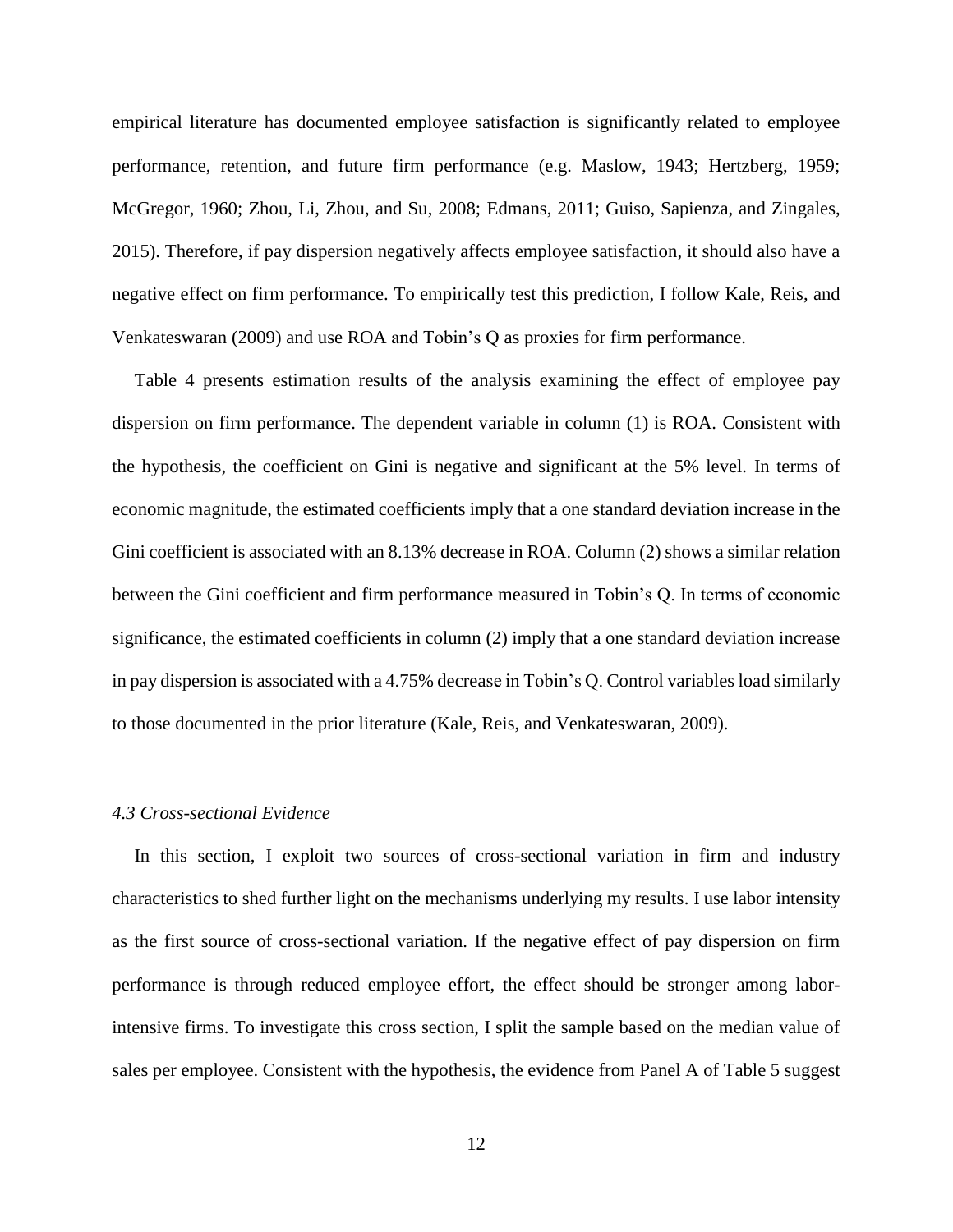that while the coefficients on Gini are negative in both subsamples, the coefficients are only significant in the subsample of firms with above median sales to employee ratio. These results offer support for the hypothesis that pay dispersion affects firm performance through employee effort.

The second cross-sectional variation is motivated by Levine (1991), where he predicts that pay dispersion negatively affects team performance by reducing group cohesiveness. Therefore, the negative effect of pay dispersion should be stronger when cooperation among workers is needed. To test this cross section, I use R&D expenditures as a proxy for jobs that require cooperation because research usually requires collaboration among workers (e.g. Pfeffer and Langton, 1993). Panel B of Table 5 presents estimation results using firms with and without R&D expenditures. Pay dispersion is negatively associated with firm performance in both groups. However, consistent with the prediction, the negative effect of pay dispersion in stronger among R&D firms where cooperation among workers is more important. This evidence offers additional support for the hypothesis that pay dispersion negatively affect firm performance through reducing group cohesiveness.

Overall, the evidence above sheds further light on the mechanisms by documenting that the effect of pay dispersion varies cross-sectionally with labor intensity and cooperation needs. In addition, these tests alleviate the concerns that omitted variables are driving my results because any omitted variable jointly affects pay dispersion and firm performance must be likewise correlated with cross-sectional variation.

#### *4.4 IV Estimation*

The evidence above suggests a negative relation between employee pay dispersion and firm performance. However, omitted variables that are related to both pay dispersion and firm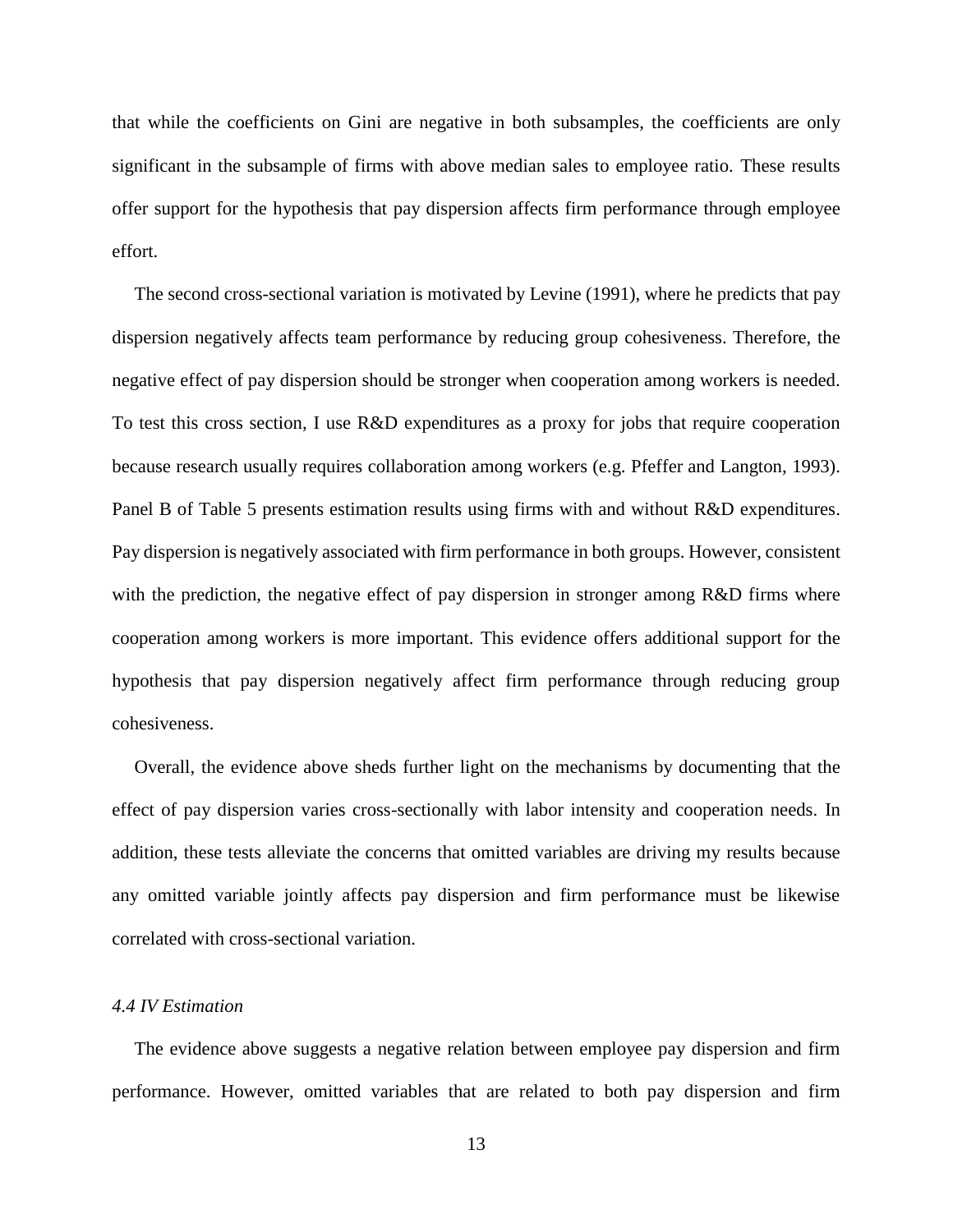performance may drive the results. To ensure that my results are not driven by omitted variables, I conduct an instrumental variables (IV) estimation. Following Coles, Li, and Wang (2017), I use the industry average and local average Gini coefficient as instruments for the firm Gini coefficient. The economic rationale behind these instruments is from Murphy (1999), who documents that the level and structure of compensation varies by firm size and industry. Specifically, *Indu Gini* the industry average Gini coefficient calculated at the 2-digit SIC level. *Local Gini* is the state average Gini coefficient.

Table 6 presents estimation results using the instrumental variables. The dependent variable in column (1) is the Gini coefficient. Both the industry-average and local-average Gini coefficients load positive and significant, indicating that the instruments are relevant. In addition, the Fstatistics are significant at the 1% level, supporting the joint relevance of the instruments in the first stage.

Columns (2) and (3) present estimation results using the predicted Gini coefficient. Consistent with prior results, predicted Gini coefficient is negatively related to ROA and Tobin's Q. These results suggest that omitted variables related to the employee pay dispersion and firm performance are not driving the results. In terms of economic significance, a one standard deviation increase in predicted Gini is associated with an 11.25% decrease in ROA and a 6.43% decrease in Tobin's Q. In both regressions, the Hansen J-statics is insignificant, suggesting that the instruments are valid and satisfy the exclusion restriction.

# *4.5 Alternative Measures*

Finally, I use alternative measures of pay dispersion to check the robustness of the results. The first measure, *Log (100-50)*, is motivated by the tournament literature (Kale, Reis, and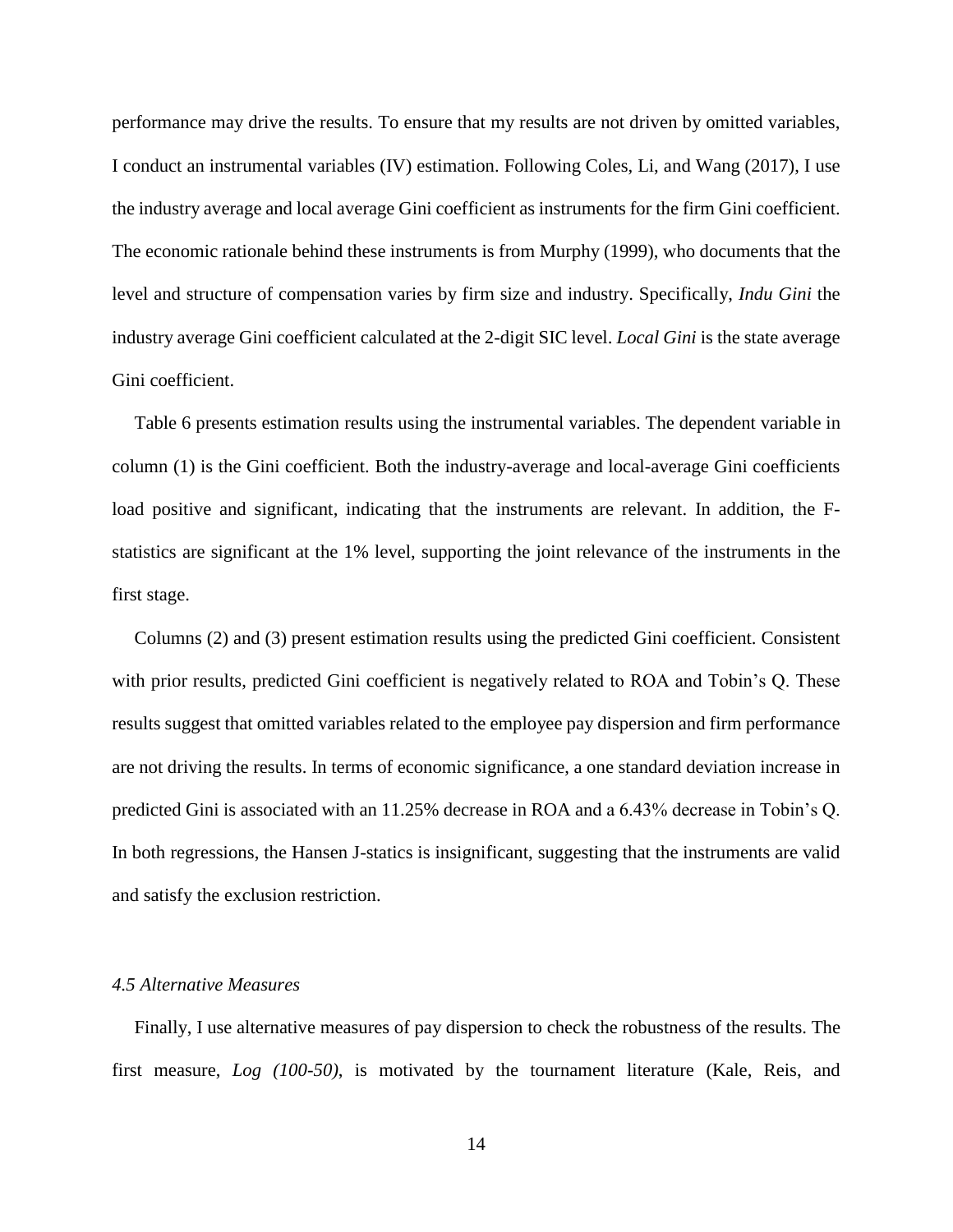Venkateswaran, 2009). It equals to the log pay gap between the highest-paid employee and the median-paid employee. Columns (1) and (2) of Table 7 present estimation results using *Log (100- 50)* as a measure of pay dispersion. Estimation results suggest a negative and significant relation between pay dispersion and firm performance. In terms of economic significance, a one standard deviation increase in *Log* (100-50) is associated with a 14.2% decrease in ROA and 2.6% decrease in Tobin's Q.

The second measure,  $Log (90-10)$ , is the log pay gap between the  $90<sup>th</sup>$ -paid employee and the 10<sup>th</sup>-paid employee. Mueller, Ouimet, Simintzi (2017a) use this variable as a measure of pay dispersion at the country level. Columns (3) and (4) of Table 7 report estimation results. Consistent with prior findings, *Log (90-10)* continues to load negative and significant*.* In terms of economic significance, a one standard deviation increase in *Log* (90-10) is associated with an 11.3% decrease in ROA and 2.3% decrease in Tobin's Q.

#### **5. Conclusion**

Employees are important non-financial stakeholders (Titman and Wessels, 1988). Despite their importance, due to data limitations, little research examines how pay dispersion among employees affects firm performance. From a theoretical perspective, the effect of employee pay dispersion on firm performance is unclear. On the one hand, promotion-based tournament theory suggests that pay dispersion enhances tournament incentives. If employee effort increases with the tournament prize, a higher pay dispersion should be positively related to firm performance (Lazear and Rosen, 1982; Prendergast, 1999). On the other hand, equity and social comparison theory predicts a negative relation because pay inequality decreases team cohesiveness, leads to more rent-seeking activates, and reduces group productivity (Akerlof and Yellen, 1990; Milgrom, 1988; Milgrom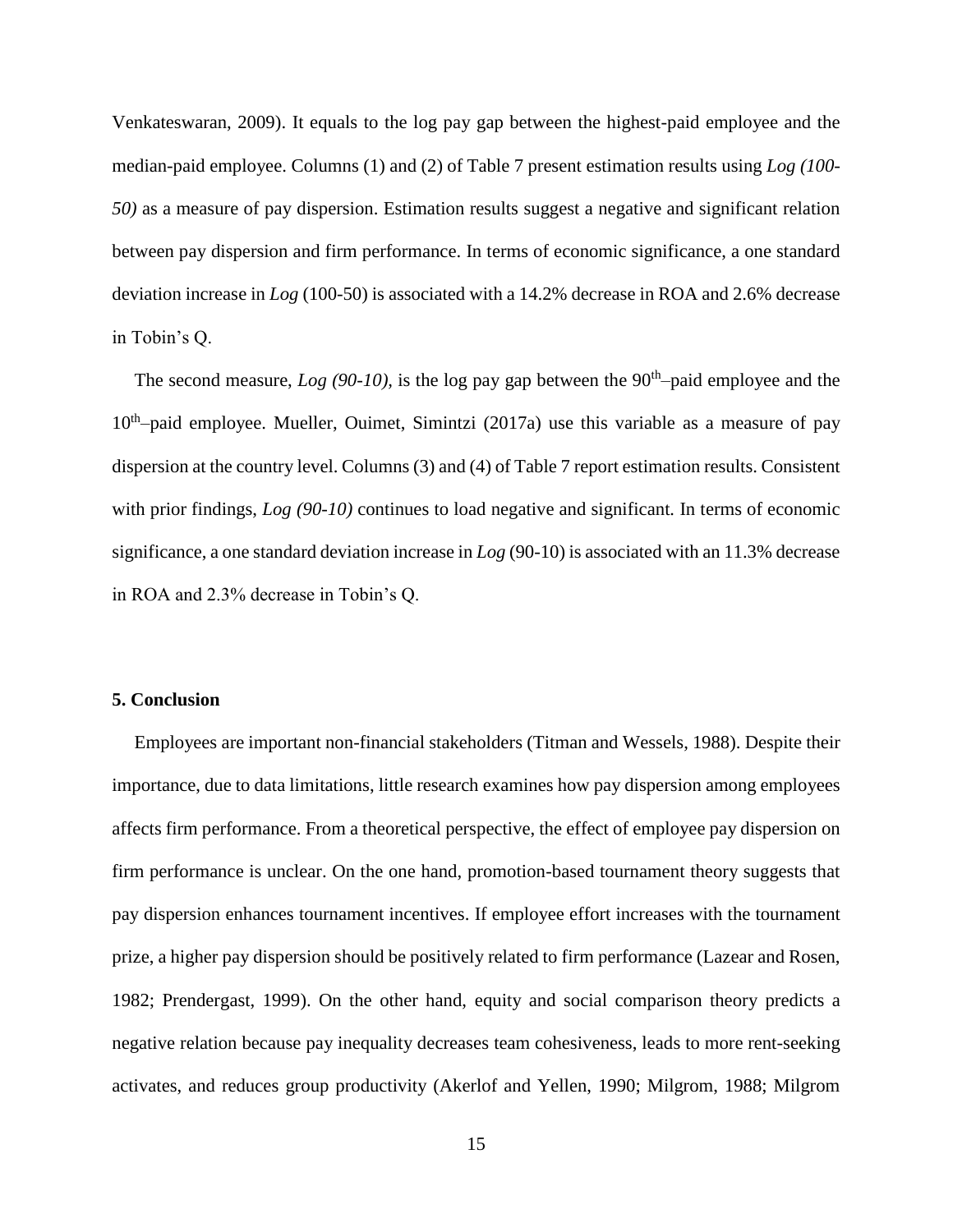and Roberts, 1990; Levine, 1991).

This paper uses a novel dataset with detailed employee-level salary and satisfaction data to shed some light on this issue. Using the Gini coefficient as a proxy for employee-level pay dispersion, I document a negative and significant relation between pay dispersion and employee satisfaction and firm performance. I also find that the negative relation between pay dispersion and firm performance is stronger among labor-intensive firms and when cooperation among workers is needed. The results are robust to using an instrumental variables analysis and alternative measures of pay dispersion.

The findings in this paper support predictions from equity theory and social comparison theory, which emphasize the role of equality and reciprocity in incentive design (Akerlof and Yellen, 1990; McFarlin and Sweeney, 1992; Pfeffer and Langton, 1993). In addition, the findings are consistent with Milgrom and Roberts (1992), who argue that promotion-based tournament incentives are more applicable when there is little or no information about the agents' absolute performance, while fair wage compensation works better when the absolute performance can be directly observed.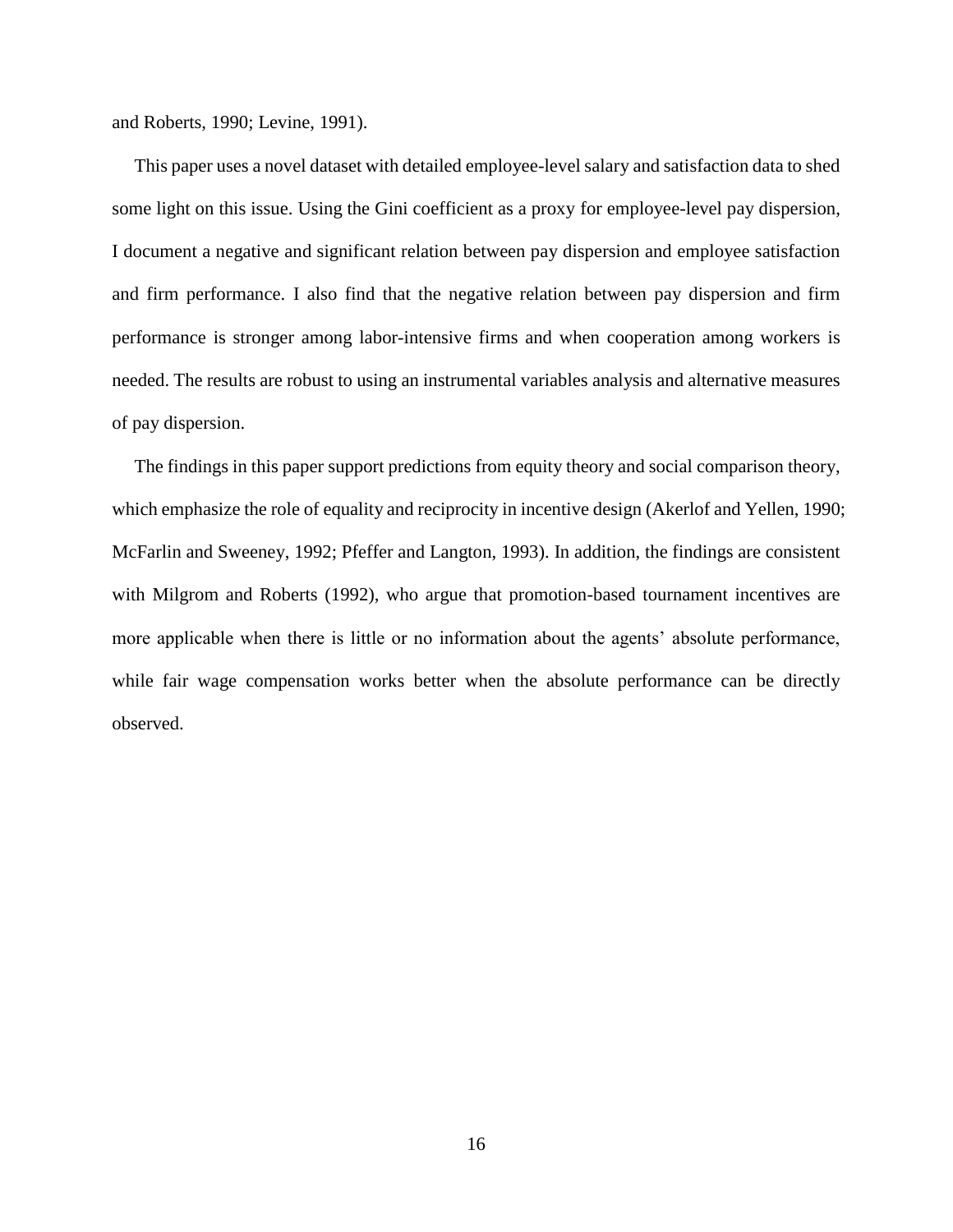## **References**

- Acemoglu, D. and Autor, D., 2011. Skills, tasks and technologies: Implications for employment and earnings. *Handbook of Labor Economics* 4, 1043-1171.
- Akerlof, G.A., 1982. Labor contracts as partial gift exchange. *Quarterly Journal of Economics* 97, 543-569.
- Akerlof, G.A. and Yellen, J.L., 1986. *Efficiency wage models of the labor market*. Cambridge University Press.
- Akerlof, G.A. and Yellen, J.L., 1988. Fairness and unemployment. *American Economic Review*  78, 44-49.
- Akerlof, G.A. and Yellen, J.L., 1990. The fair wage-effort hypothesis and unemployment. *Quarterly Journal of Economics* 105, 255-283.
- Bayer, P., Ross, S.L. and Topa, G., 2008. Place of work and place of residence: Informal hiring networks and labor market outcomes. *Journal of Political Economy* 116, 1150-1196.
- Becker, B.E. and Huselid, M.A., 1992. The incentive effects of tournament compensation systems. *Administrative Science Quarterly* 37, 336-350.
- Bloom, M. 1999. The performance effects of pay dispersion on individuals and organizations. *Academy of Management Journal* 42, 25– 40.
- Bloom, M. and Michel, J.G., 2002. The relationships among organizational context, pay dispersion, and among managerial turnover. *Academy of Management Journal* 45, 33-42.
- Card, D., Mas, A., Moretti, E. and Saez, E., 2012. Inequality at work: The effect of peer salaries on job satisfaction. *American Economic Review* 102, 2981-3003.
- Coles, J.L., Daniel, N.D. and Naveen, L., 2006. Managerial incentives and risk-taking. *Journal of Financial Economics* 79, 431-468.
- Coles, J., Li, Z.F., and Wang, A.Y., 2017. Industry tournament incentives. *Review of Financial Studies*, forthcoming.
- Conyon, M.J., Peck, S.I. and Sadler, G.V., 2001. Corporate tournaments and executive compensation: Evidence from the UK. *Strategic Management Journal* 22, 805-815.
- Cotton, J.L. and Tuttle, J.M., 1986. Employee turnover: A meta-analysis and review with implications for research. *Academy of Management Review* 11, 55-70.
- Corcoran, M., Datcher, L. and Duncan, G.J., 1980. Most workers find jobs through word of mouth. *Monthly Labor Review* 103, 33-35.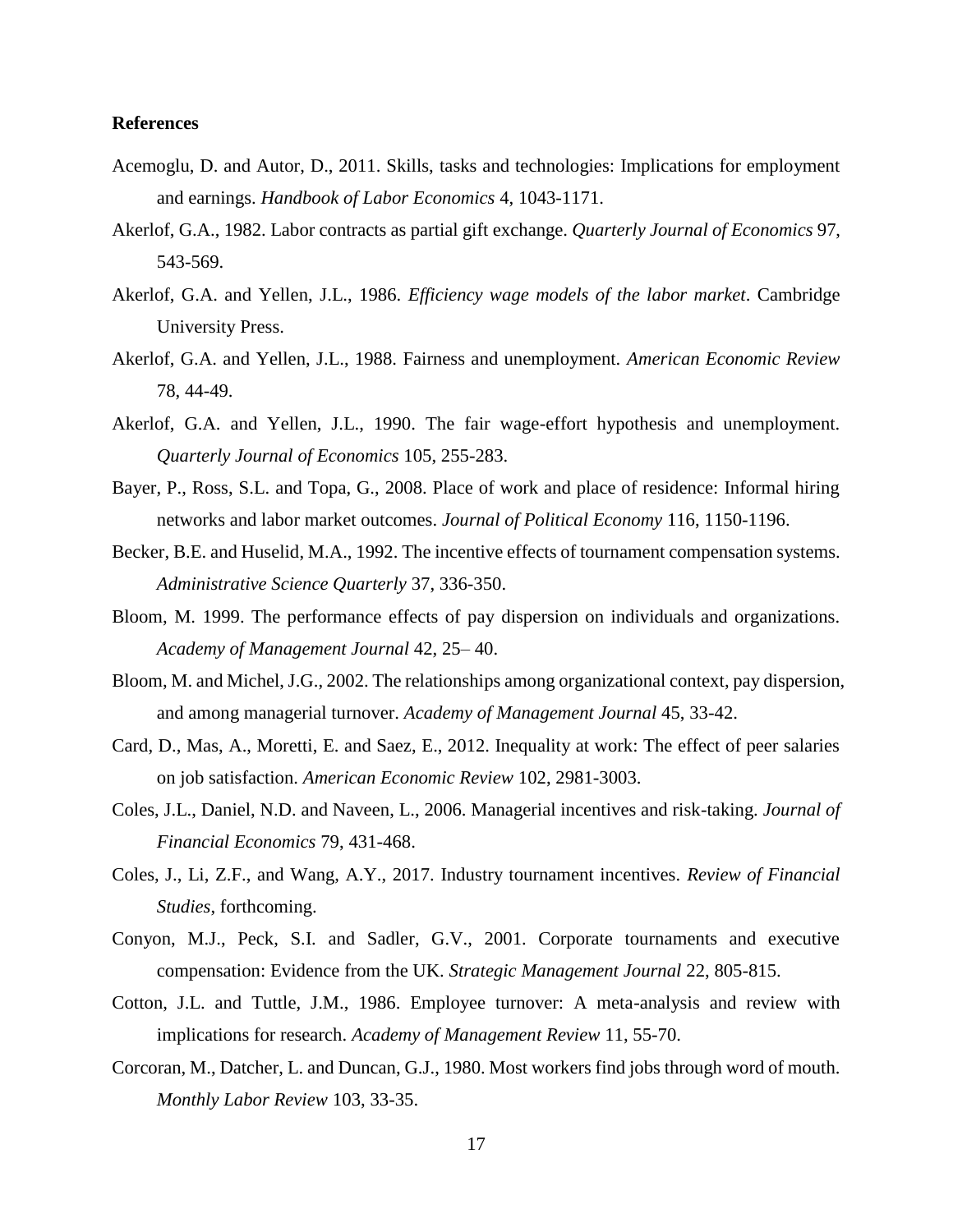- Cowherd, D.M. and Levine, D.I., 1992. Product quality and pay equity between lower-level employees and top management: An investigation of distributive justice theory. *Administrative Science Quarterly* 37, 302-320.
- Crawford, S., Nelson, K. and Rountree, B., 2016. Mind the gap: CEO-employee pay ratios and shareholder Say on Pay votes. Working paper.
- Depken, C.A., 2000. Wage disparity and team productivity: evidence from major league baseball. *Economics letters* 67, 87-92.
- Donaldson, D., and Weymark, J. A. 1980. A single-parameter generalization of the gini indices of inequality. *Journal of Economic Theory* 22, 67-86.
- Ehrenberg, R.G. and Bognanno, M.L., 1990. Do tournaments have incentive effects? *Journal of Political Economy* 98, 1307-1324.
- Ehrenberg, R.G. and Bognanno, M.L., 1990. The incentive effects of tournaments revisited: Evidence from the European PGA tour. *Industrial & Labor Relations Review* 43, pp.74-88.
- Engle, R.F., 1982. Autoregressive conditional heteroscedasticity with estimates of the variance of United Kingdom inflation. *Econometrica* 50, 987-1007.
- Faleye, O., Reis, E. and Venkateswaran, A., 2013. The determinants and effects of CEO–employee pay ratios. *Journal of Banking and Finance* 37, 3258-3272.
- Festinger, L., 1954. A theory of social comparison processes. *Human Relations* 7, 117-140.
- Frank, R.H., 1985. *Choosing the right pond: human behavior and the quest for status.* Oxford University Press, New York.
- Frank, R.H., 1985. The demand for unobservable and other nonpositional goods. *American Economic Review* 75, 101–116.
- Guiso, L., Sapienza, P. and Zingales, L., 2015. Corporate culture, societal culture, and institutions. *American Economic Review* 105, 336-339.
- Guiso, L., Sapienza, P. and Zingales, L., 2015. The value of corporate culture. *Journal of Financial Economics* 117, 60-76.
- Harter, J.K., Schmidt, F.L., & Hayes, T.L., 2002. Business-unit-level relationship between employee satisfaction, employee engagement, and business outcomes: A meta-analysis. *Journal of Applied Psychology* 87, 268-279.
- Ioannides, Y.M. and Datcher Loury, L., 2004. Job information networks, neighborhood effects, and inequality. *Journal of Economic Literature* 42, 1056-1093.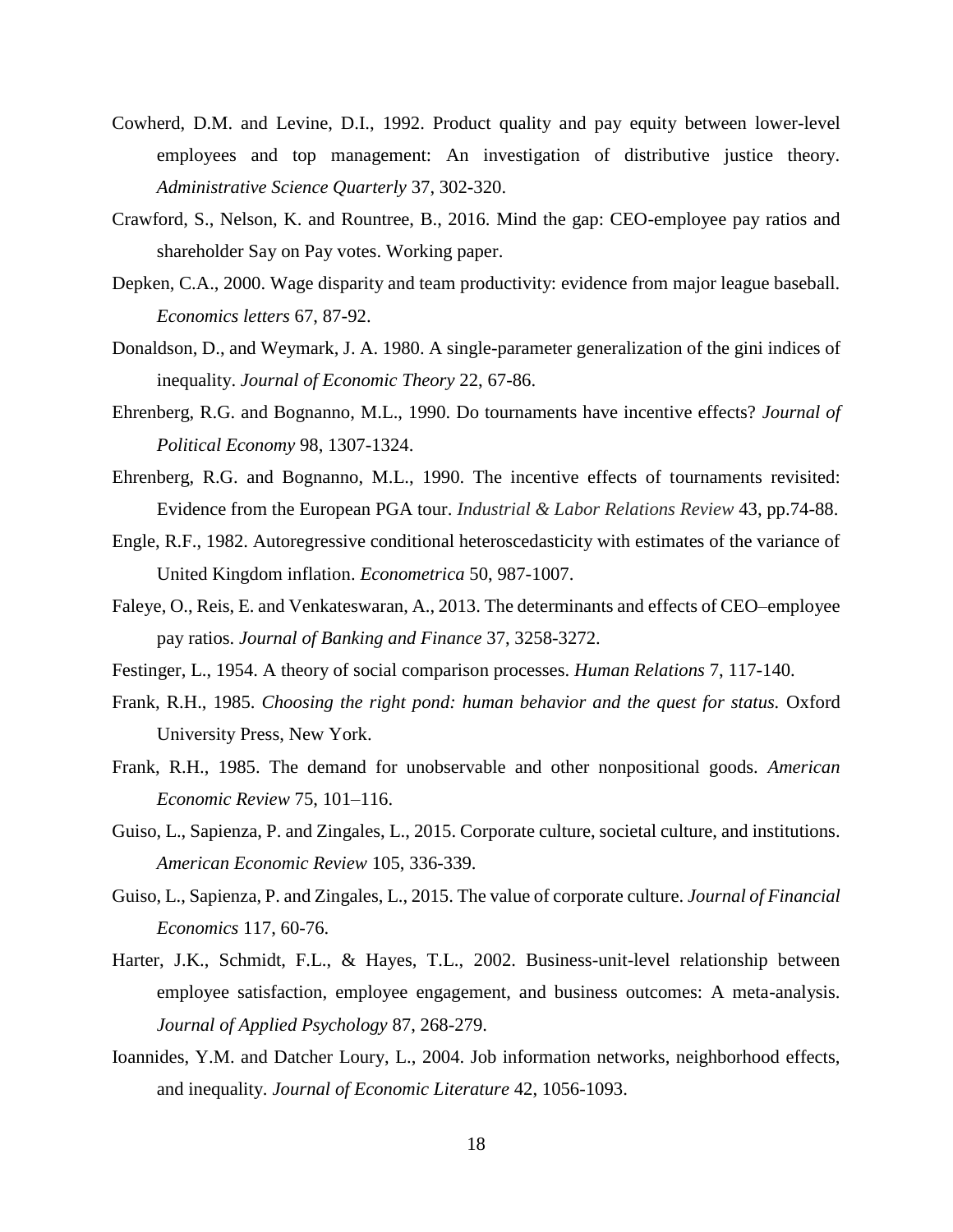- Jensen, M.C. and Meckling, W.H., 1976. Theory of the firm: Managerial behavior, agency costs and ownership structure. *Journal of Financial Economics* 3, 305-360.
- Kale, J.R., Reis, E. and Venkateswaran, A., 2009. Rank‐order tournaments and incentive alignment: The effect on firm performance. *Journal of Finance* 64, 1479-1512.
- Katz, L.F. and Autor, D.H., 1999. Changes in the wage structure and earnings inequality. O. Ashenfelter and D. Card, eds., *Handbook of Labor Economics*.
- Kini, O. and Williams, R., 2012. Tournament incentives, firm risk, and corporate policies. *Journal of Financial Economics* 103, 350-376.
- Kulik, C.T. and Ambrose, M.L., 1992. Personal and situational determinants of referent choice. *Academy of Management Review* 17, 212-237.
- Lazear, E.P. and Rosen, S., 1981. Rank-Order Tournaments as Optimum Labor Contracts. *The Journal of Political Economy* 89, 841-864.
- Lev, B., Petrovits, C. and Radhakrishnan, S., 2010. Is doing good good for you? How corporate charitable contributions enhance revenue growth. *Strategic Management Journal* 31, 182- 200.
- Levine, D.I., 1991. Cohesiveness, productivity, and wage dispersion. *Journal of Economic Behavior & Organization* 15, 237-255.
- Main, B.G., O'Reilly III, C.A. and Wade, J., 1993. Top executive pay: Tournament or teamwork? *Journal of Labor Economics* 11, 606-628.
- Milgrom, P. 1988. Employment contracts, influence activities, and efficient organization design. *Journal of Political Economy* 96, 42-60.
- Milgrom, P. and Roberts, J., 1990. The economics of modern manufacturing: Technology, strategy, and organization. *American Economic Review* 80, 511-528.
- Milgrom, P. and Roberts, J. 1992. Economics, organization and management. Englewood Cliffs, NJ: Prentice Hall
- Mueller, H.M., Ouimet, P.P. and Simintzi, E., 2017. Wage inequality and firm growth. *American Economic Review: Papers & Proceedings*, forthcoming.
- Mueller, H.M., Ouimet, P.P. and Simintzi, E., 2017. Within-firm pay inequality. *Review of Financial Studies*, forthcoming.
- Murphy, K.J., 1999. Executive compensation. O. Ashenfelter and D. Card, eds., *Handbook of Labor Economics*.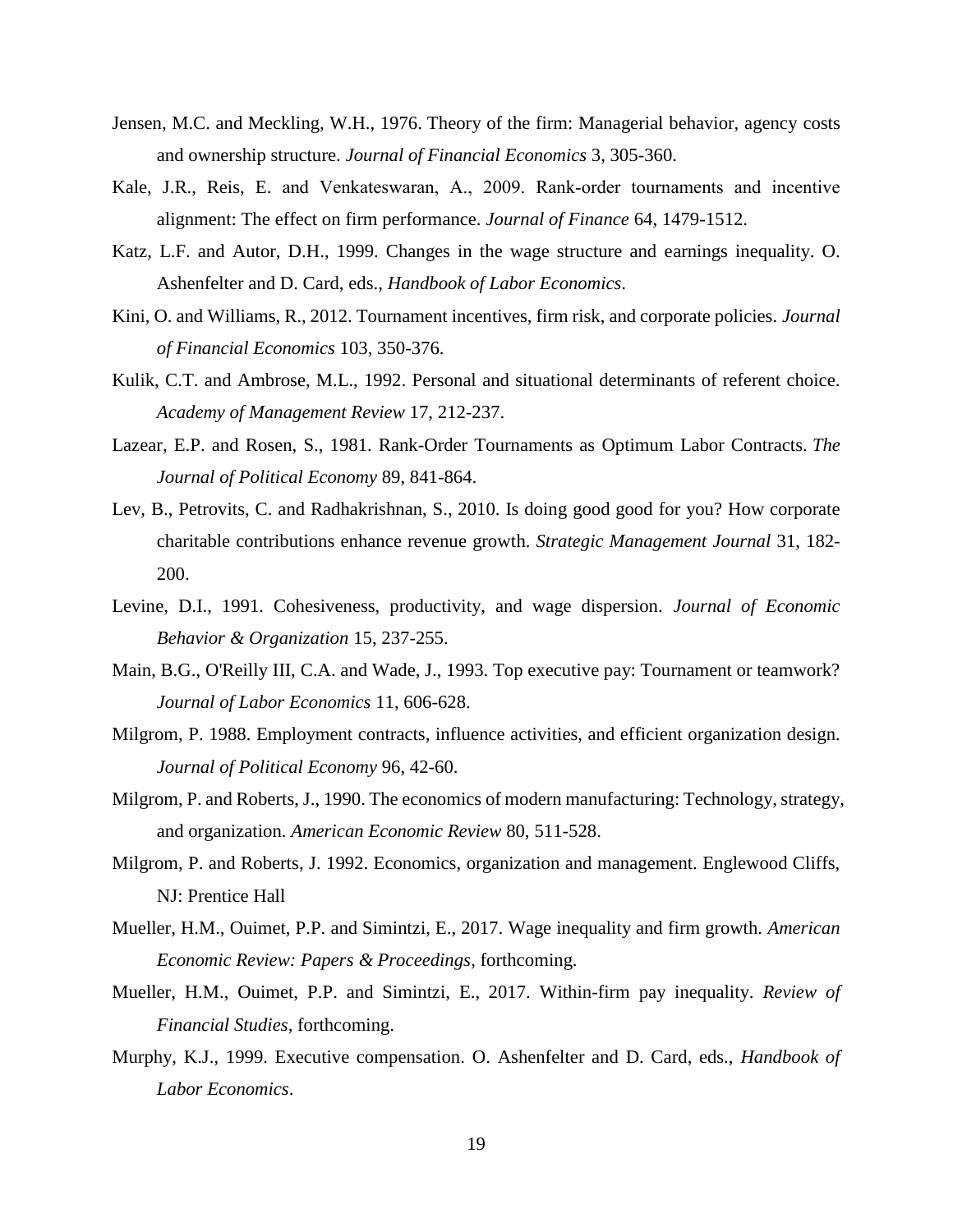- O'Reilly, C.A., 1989. Corporations, culture, and commitment: motivation and social control in organizations. *California Management Review* 31, 9–25.
- Pfeffer, J. and Davis-Blake, A., 1992. Salary dispersion, location in the salary distribution, and turnover among college administrators. *Industrial & Labor Relations Review* 45, 753-763.
- Pfeffer, J. and Langton, N., 1993. The effect of wage dispersion on satisfaction, productivity, and working collaboratively: Evidence from college and university faculty. *Administrative Science Quarterly* 38, 382-407.
- Prendergast, C., 1999. The provision of incentives in firms. *Journal of Economic Literature* 37, 7- 63.
- Rabin, M., 1993. Incorporating fairness into game theory and economics. *American Economic Review* 83, 1281-1302.
- Rousseeuw, P.J. and Leroy, A.M., 2005. *Robust regression and outlier detection* (Vol. 589). John wiley  $&$  sons.
- Titman, S. and Wessels, R., 1988. The determinants of capital structure choice. *Journal of Finance* 43, 1-19.
- Zhou, K.Z., Li, J.J., Zhou, N. and Su, C., 2008. Market orientation, job satisfaction, product quality, and firm performance: evidence from China. *Strategic Management Journal* 29, 985-1000.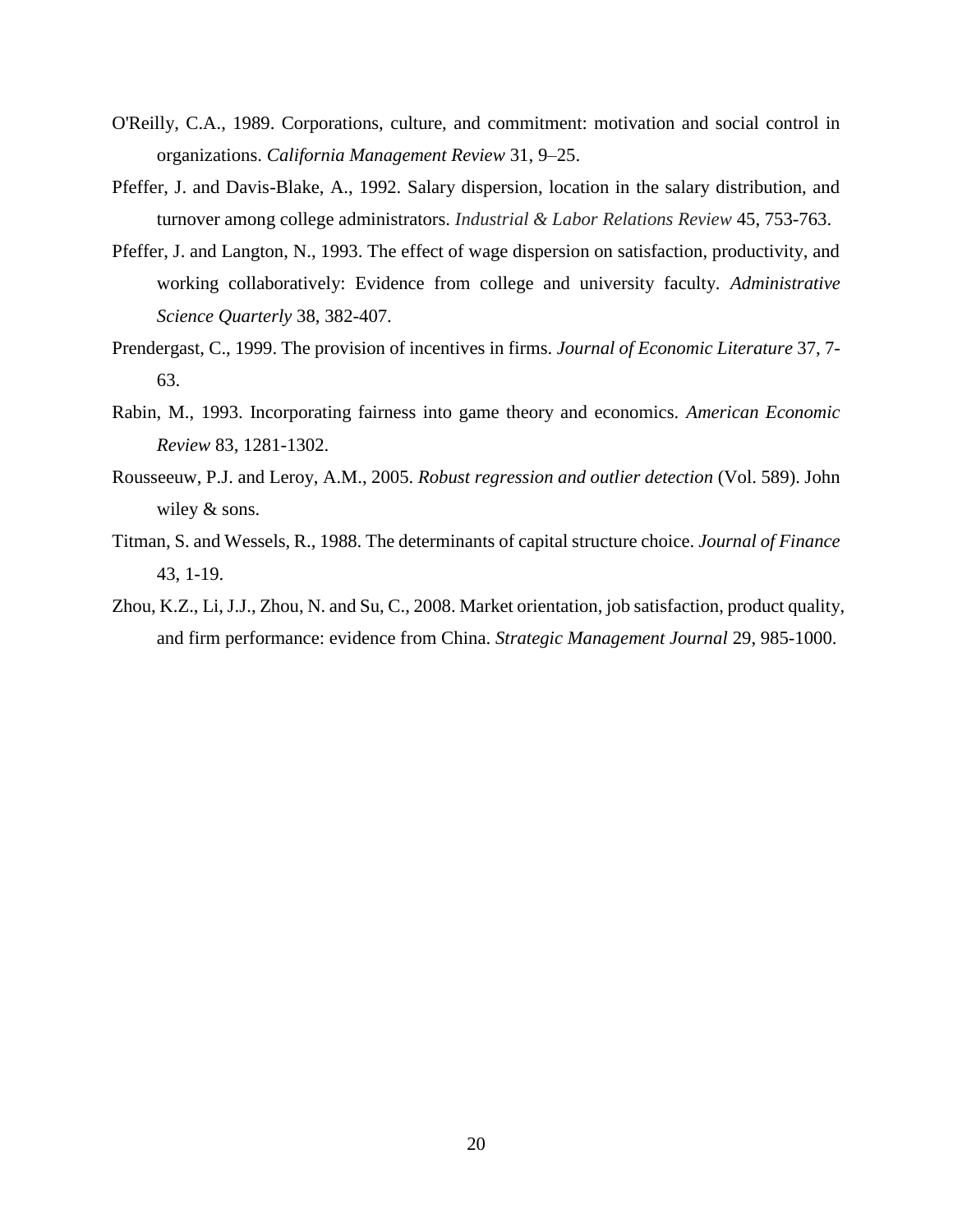| Appendix                  |                                                                                                                                                                                                                                                  |
|---------------------------|--------------------------------------------------------------------------------------------------------------------------------------------------------------------------------------------------------------------------------------------------|
| Variable                  | Definitions                                                                                                                                                                                                                                      |
| Performance variables:    |                                                                                                                                                                                                                                                  |
| Q                         | (Market value of equity + book value of debt) / book value of total assets.                                                                                                                                                                      |
| <b>ROA</b>                | Net income over total assets.                                                                                                                                                                                                                    |
|                           |                                                                                                                                                                                                                                                  |
| Pay dispersion variables: |                                                                                                                                                                                                                                                  |
| Gini                      | Gini coefficient = $1 + (1/n) - (2/(n^2 \text{Salary}_{\text{mean}})) (S_1 + S_2 +  + S_n)$ , where<br>n is the number of employees for firm i in year t; S is the total salary for<br>each employee. Salary <sub>mean</sub> is the mean salary. |
| $Log(90-10)$              | The natural logarithm of the pay gap between the total compensation of<br>the 90 <sup>th</sup> employee and the 10 <sup>th</sup> employee.                                                                                                       |
| $Log(100-50)$             | The natural logarithm of the pay gap between the total compensation of<br>the highest-paid employee and the median-paid employee.                                                                                                                |
|                           |                                                                                                                                                                                                                                                  |
| Firm/CEO characteristics: |                                                                                                                                                                                                                                                  |
| Size                      | Natural log of total assets.                                                                                                                                                                                                                     |
| Leverage                  | The book value of long-term debt plus debt in current liabilities divided                                                                                                                                                                        |
|                           | by book value of assets.                                                                                                                                                                                                                         |
| R&D                       | R&D expenditures divided by total assets.                                                                                                                                                                                                        |
| Return vol                | The variance of one-year daily stock returns.                                                                                                                                                                                                    |
| Sales per employee        | Sales over the number of employees.                                                                                                                                                                                                              |
| <b>Blue</b> state         | An indicator variable that equals one if the headquarter state is a<br>Democratic state.                                                                                                                                                         |
| <b>B2C</b> industry       | Following Lev, Petrovits, and Radhakrishnan (2010), B2C industry                                                                                                                                                                                 |
|                           | is an indicator variable that equals one if the firm belongs to the                                                                                                                                                                              |
|                           | business-to-customer industry.                                                                                                                                                                                                                   |
| Satisfaction variables:   |                                                                                                                                                                                                                                                  |
| Overall rating            | The mean value of employee overall rating of the company, ranked from                                                                                                                                                                            |
|                           | 1 to 5, over the fiscal year.                                                                                                                                                                                                                    |
| Culture                   | The mean value of corporate culture rating of the company, ranked from                                                                                                                                                                           |
|                           | 1 to 5, over the fiscal year.                                                                                                                                                                                                                    |
| Recommend to friend       | The mean value of employee response to whether she will recommend the<br>company to a friend over the fiscal year.                                                                                                                               |
| Instrumental variables:   |                                                                                                                                                                                                                                                  |
| <b>State Gini</b>         | The average Gini among all firms in the headquarter state.                                                                                                                                                                                       |
| Indu Gini $_t$            | The average Gini among all firms in the 2-digit SIC industry.                                                                                                                                                                                    |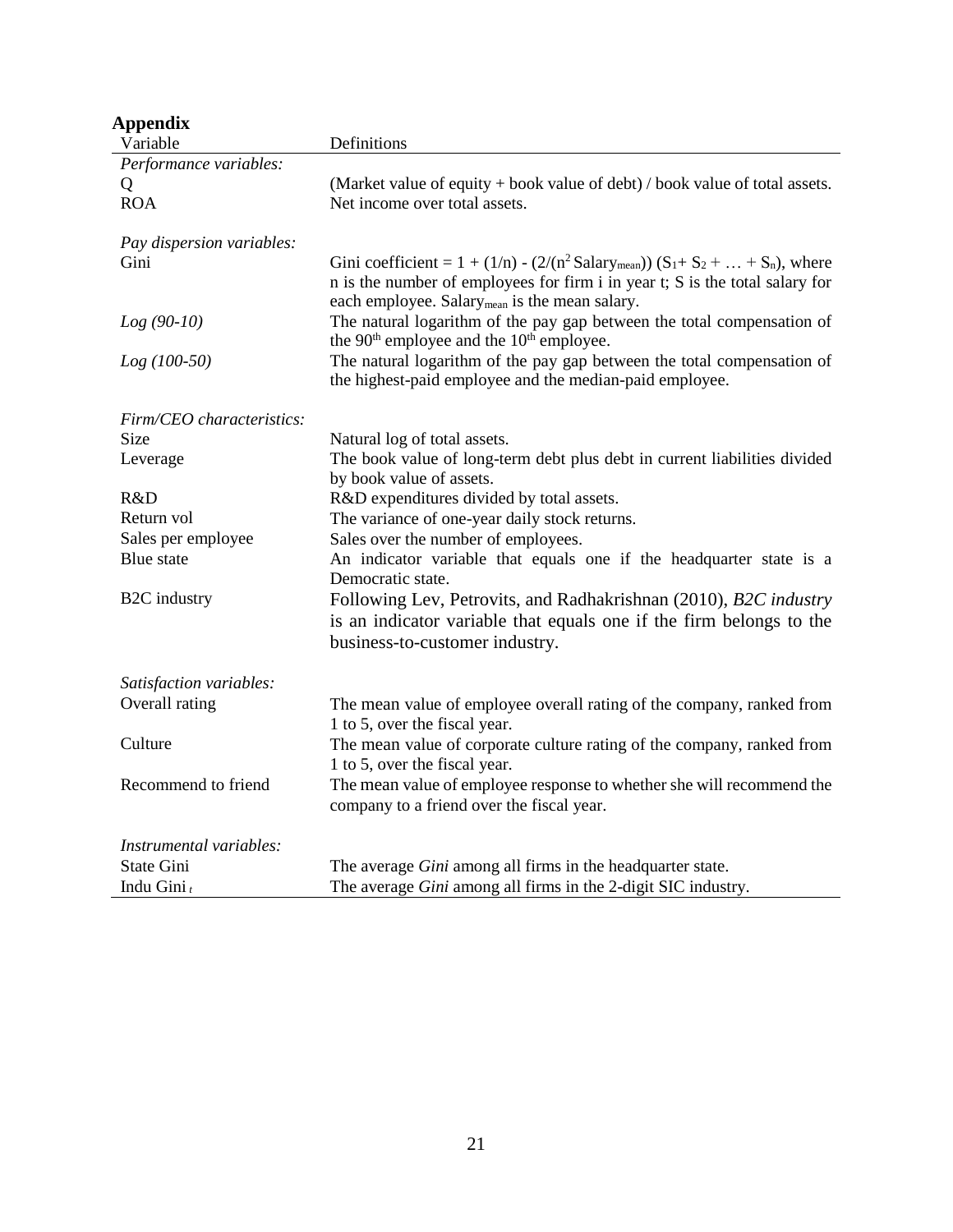# **Figure 1: Distribution of Mean Employee Compensation**

Panel A plots the distribution of the mean value of employee compensation among firms used in this study. Panel B plots the distribution of the mean value of employee compensation among Execucomp firms that report total staff expense (*XLR*).



Panel A: Employee compensation data in this study



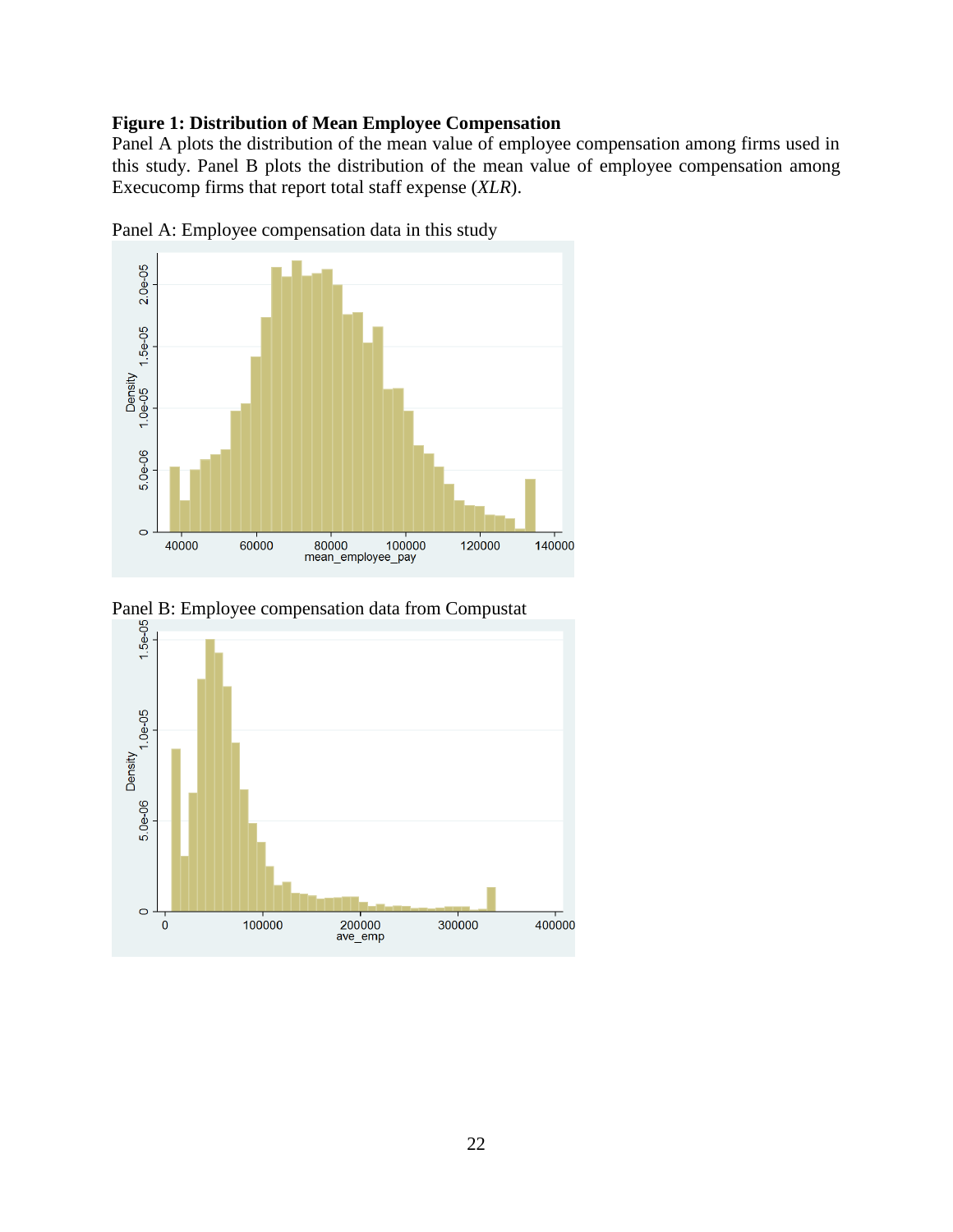# **Table 1: Pay Dispersion and Employee Satisfaction by Industry**

This table presents summary statistics for the Gini coefficient and employee satisfaction by Fama-French-12 industry. *Gini* is the Gini coefficient of the employee compensation among all employees over the fiscal year.

| Fama French 12 Industry                    | Gini  |        |
|--------------------------------------------|-------|--------|
|                                            | Mean  | Median |
| Finance                                    | 0.201 | 0.187  |
| Telephone and Television Transmission      | 0.199 | 0.170  |
| Other                                      | 0.188 | 0.166  |
| Wholesale, Retail, and Some Services       | 0.188 | 0.165  |
| <b>Consumer Nondurables</b>                | 0.180 | 0.162  |
| Chemicals and Allied Products              | 0.175 | 0.157  |
| Oil, Gas, and Coal Extraction and Products | 0.165 | 0.144  |
| Manufacturing                              | 0.154 | 0.132  |
| Healthcare, Medical Equipment, and Drugs   | 0.141 | 0.124  |
| <b>Consumer Durables</b>                   | 0.141 | 0.139  |
| <b>Utilities</b>                           | 0.137 | 0.132  |
| <b>Business Equipment</b>                  | 0.130 | 0.117  |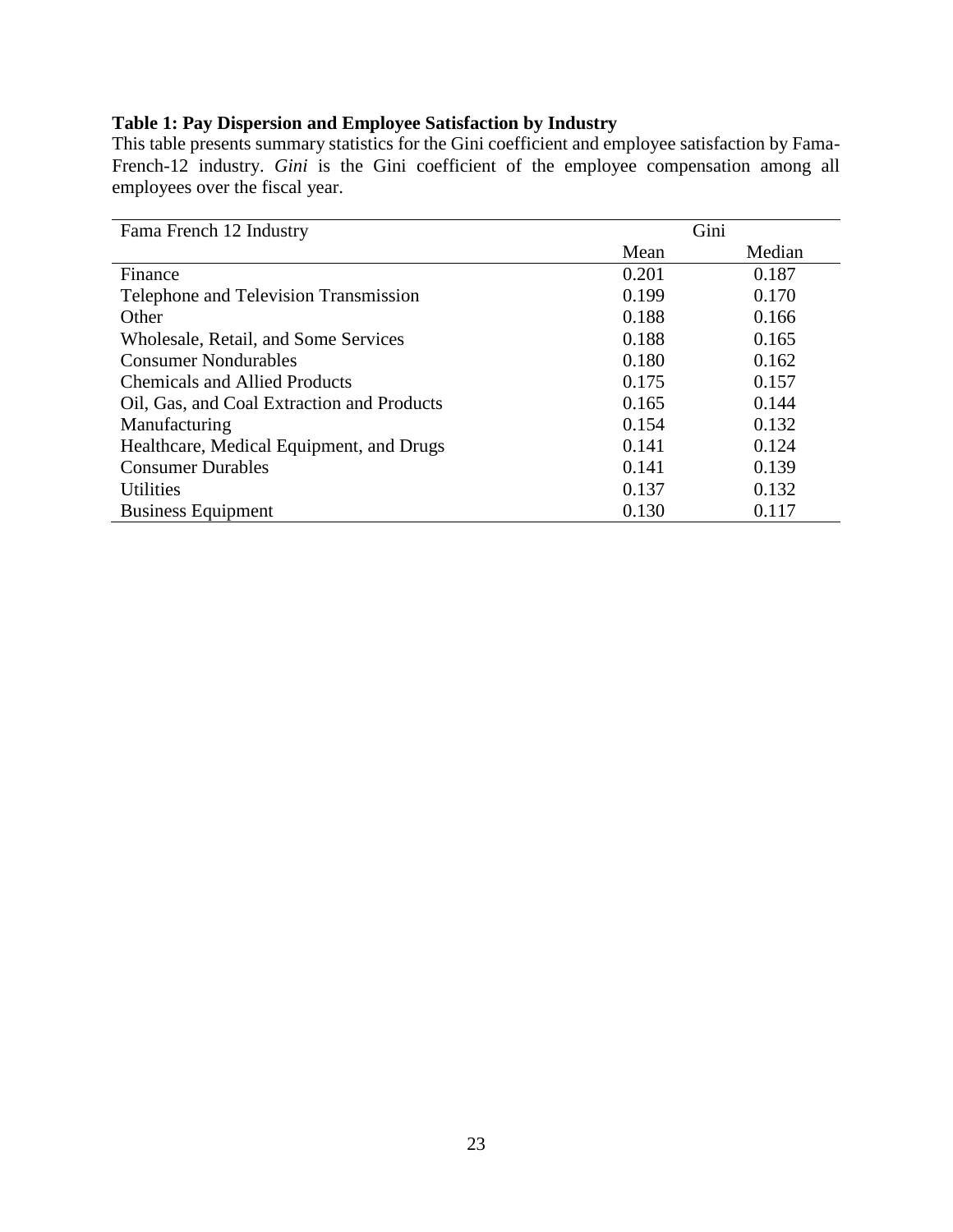# **Table 2: Summary Statistics**

This table presents summary statistics for the main variables used in the study. Continuous variables are winsorized at their  $1<sup>st</sup>$  and 99<sup>th</sup> percentiles, and dollar values are expressed in 2010 dollars. Appendix provides definitions of all the variables.

|                             | N     | Mean   | Std. Dev. | Median         | Min            | Max    |
|-----------------------------|-------|--------|-----------|----------------|----------------|--------|
| Dependent variables:        |       |        |           |                |                |        |
| <b>Overall satisfaction</b> | 3,795 | 3.137  | 0.454     | 3.135          | 2.078          | 4.143  |
| Corporate culture           | 3,795 | 3.146  | 0.526     | 3.152          | 1.919          | 4.314  |
| Recommend to friend         | 3,795 | 0.549  | 0.151     | 0.554          | 0.217          | 0.849  |
| Q                           | 3,795 | 1.969  | 1.077     | 1.601          | 0.831          | 6.387  |
| <b>ROA</b>                  | 3,795 | 0.048  | 0.087     | 0.052          | $-0.371$       | 0.244  |
| Pay dispersion variables:   |       |        |           |                |                |        |
| Gini                        | 3,795 | 0.165  | 0.061     | 0.164          | 0.026          | 0.314  |
| $Log(100-50)$               | 3,795 | 10.58  | 0.636     | 10.645         | 9.092          | 11.641 |
| $Log(90-10)$                | 3,795 | 11.266 | 0.590     | 11.341         | 10.086         | 12.100 |
| Control variables:          |       |        |           |                |                |        |
| <b>Size</b>                 | 3,795 | 8.595  | 1.742     | 8.492          | 5.028          | 13.67  |
| Leverage                    | 3,795 | 0.222  | 0.188     | 0.189          | $\theta$       | 0.804  |
| Return vol                  | 3,795 | 0.025  | 0.013     | 0.022          | 0.009          | 0.078  |
| R&D                         | 3,795 | 0.035  | 0.056     | $\overline{0}$ | $\overline{0}$ | 0.261  |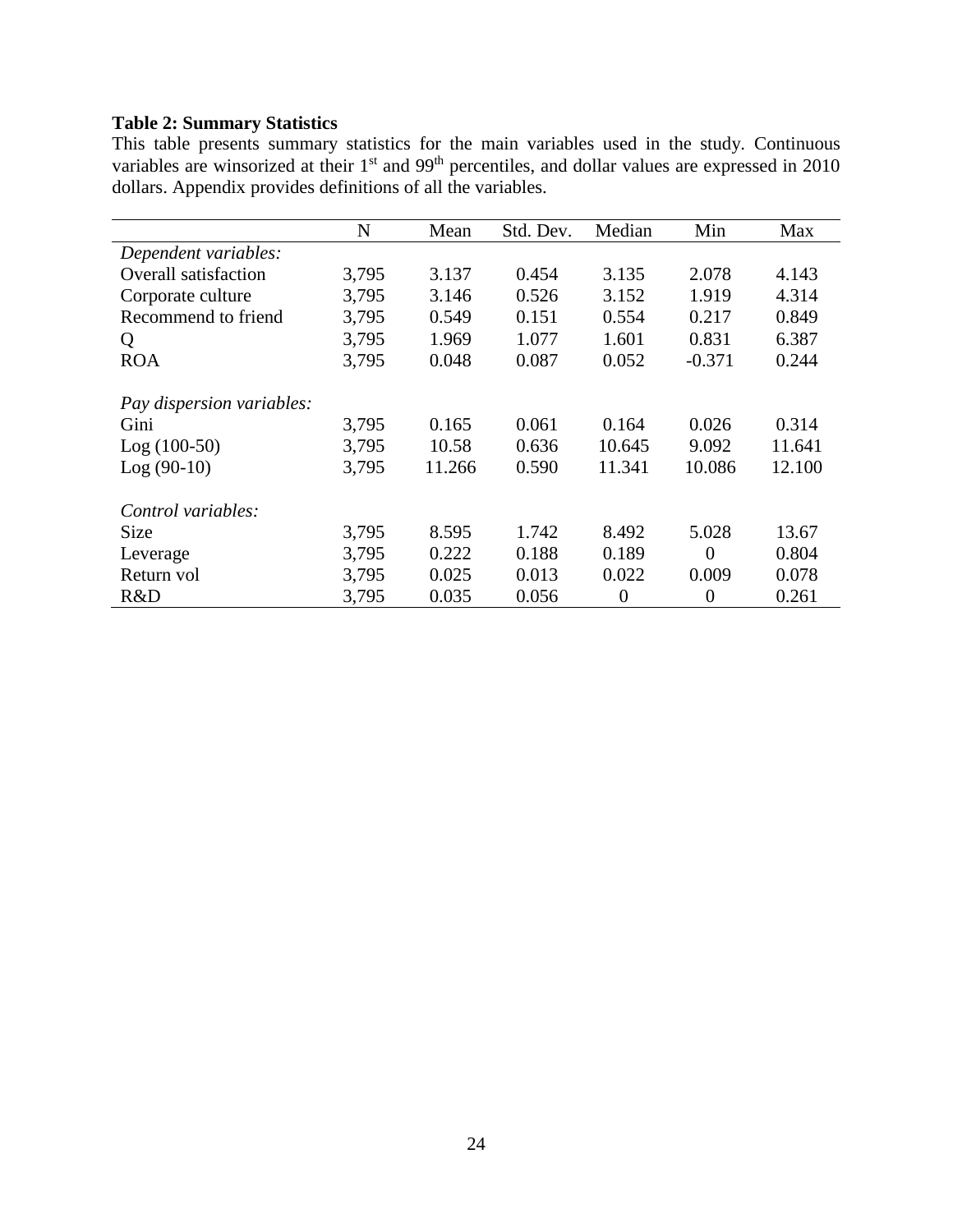# **Table 3: Effect of Pay Dispersion on Employee Satisfaction**

This table presents results from a multivariate regression of employee satisfaction on employeelevel pay dispersion from 2008 to 2015. *Overall Rating* is the median value of employee overall rating of the company, ranked from 1 to 5, over the fiscal year. *Culture* is the median value of corporate culture rating of the company, ranked from 1 to 5, over the fiscal year. *Recommend to Friend* is the median value of employee response to whether she will recommend the company to a friend over the fiscal year. *Gini* is the Gini coefficient of the employee compensation among all employees over the fiscal year. Appendix provides definitions of all other variables. Continuous variables are winsorized at their 1st and 99th percentiles. Dollar values are expressed in 2010 dollars. Standard errors are clustered at the firm level. Standard errors, adjusted for clustering at the firm level, are reported in parentheses. \*, \*\*, and \*\*\* denote significance at the 10%, 5%, and 1% level, respectively.

|                    | <b>Overall Rating</b> | Culture     | <b>Recommend to Friend</b> |
|--------------------|-----------------------|-------------|----------------------------|
|                    | (1)                   | (2)         | (3)                        |
| $Gini_{t-1}$       | $-1.416***$           | $-1.053***$ | $-0.558***$                |
|                    | (0.274)               | (0.236)     | (0.128)                    |
| $Size_t$           | $0.097***$            | $0.063***$  | $0.042***$                 |
|                    | (0.016)               | (0.013)     | (0.007)                    |
| Leverage $t$       | $-0.272***$           | $-0.189**$  | $-0.089**$                 |
|                    | (0.104)               | (0.082)     | (0.042)                    |
| Return vol $t$     | $-0.879$              | 1.045       | $-0.265$                   |
|                    | (1.717)               | (1.320)     | (0.850)                    |
| $R&D_t$            | $0.706**$             | $0.634**$   | 0.241                      |
|                    | (0.356)               | (0.303)     | (0.155)                    |
| <b>Industry FE</b> | Yes                   | Yes         | Yes                        |
| Year FE            | Yes                   | Yes         | Yes                        |
| N                  | 3,208                 | 3,208       | 3,208                      |
| Adj. $R^2$         | 0.203                 | 0.833       | 0.206                      |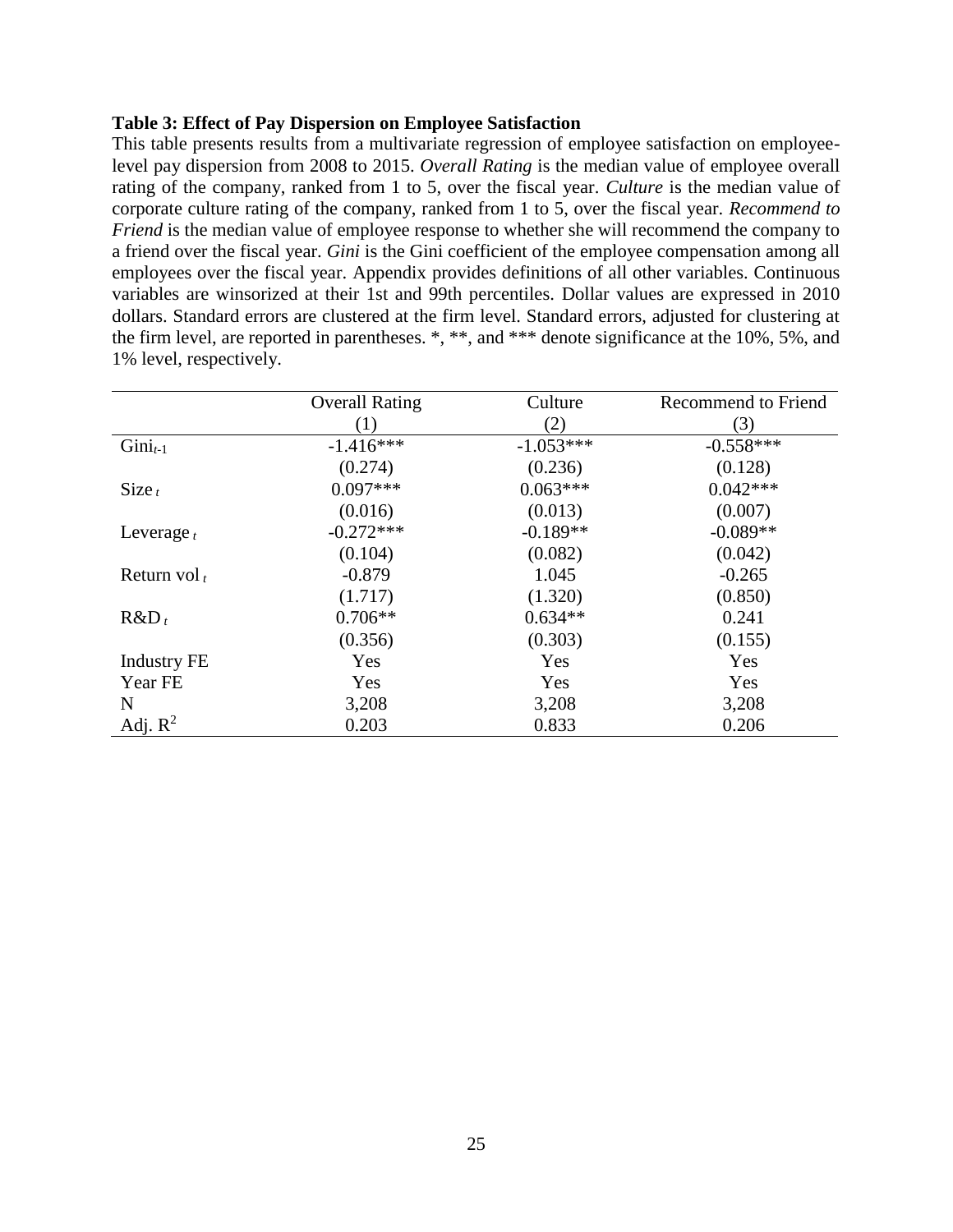# **Table 4: Effect of Pay Dispersion on Firm Performance**

This table presents results from a multivariate regression of firm performance on employee-level pay dispersion from 2008 to 2015. The dependent variable in column (1) to (2) is *ROA* and *Q*. *ROA* equals net income over total assets. Q equals the Market value of equity plus book value of debt, divided by the book value of total assets. *Gini* is the Gini coefficient of the employee compensation among all employees over the fiscal year. All regressions include industry and year fixed effects. Appendix provides definitions of all other variables. Continuous variables are winsorized at their 1st and 99th percentiles. Dollar values are expressed in 2010 dollars. Standard errors, adjusted for clustering at the firm level, are reported in parentheses. \*, \*\*, and \*\*\* denote significance at the 10%, 5%, and 1% level, respectively.

|                    | <b>ROA</b>  | Q            |
|--------------------|-------------|--------------|
|                    | (1)         | (2)          |
| $Gini_{t-1}$       | $-0.078***$ | $-1.872***$  |
|                    | (0.023)     | (0.661)      |
| $Size_t$           | $-0.001$    | $-0.164***$  |
|                    | (0.002)     | (0.035)      |
| Leverage $t$       | $-0.044**$  | 0.370        |
|                    | (0.021)     | (0.311)      |
| Return vol $t$     | $-3.266***$ | $-20.812***$ |
|                    | (0.383)     | (4.128)      |
| $R&D_t$            | $-0.282***$ | 4.461***     |
|                    | (0.084)     | (1.093)      |
| <b>Industry FE</b> | Yes         | Yes          |
| Year FE            | Yes         | Yes          |
| N                  | 3,208       | 3,208        |
| Adj. $R^2$         | 0.251       | 0.334        |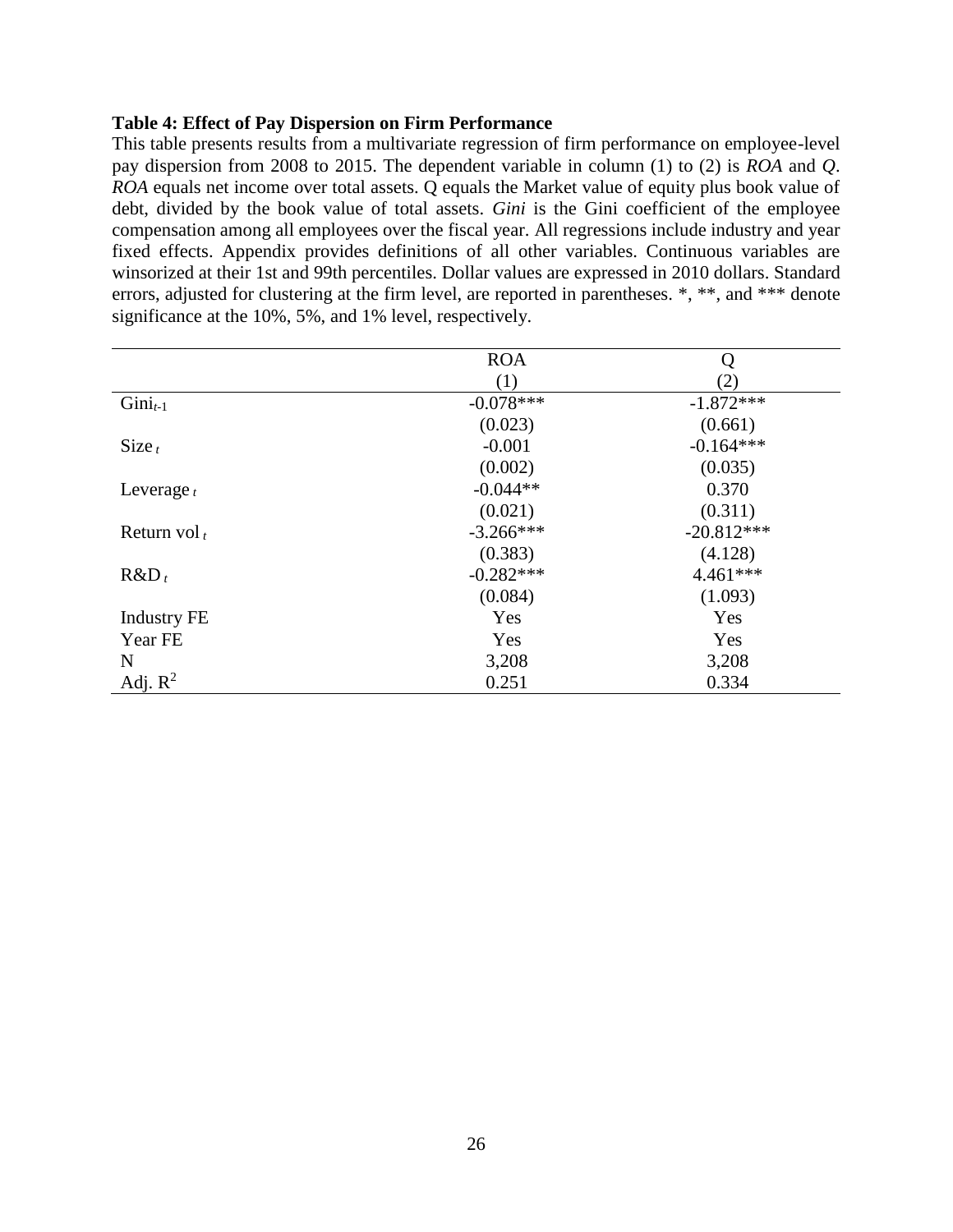# **Table 5: Cross-sectional Variation**

This table presents results from a multivariate regression of firm performance on employee-level pay dispersion from 2008 to 2015. The dependent variable in column (1) to (2) is *ROA* and *Q*. *ROA* equals net income over total assets. Q equals the Market value of equity plus book value of debt, divided by the book value of total assets. *Gini* is the Gini coefficient of the employee compensation among all employees over the fiscal year. *Sales to employee* is the ratio of total sales over the number of employees. All regressions include industry and year fixed effects. Appendix provides definitions of all other variables. Continuous variables are winsorized at their 1st and 99th percentiles. Dollar values are expressed in 2010 dollars. Standard errors, adjusted for clustering at the firm level, are reported in parentheses. \*, \*\*, and \*\*\* denote significance at the 10%, 5%, and 1% level, respectively.

| Panel A: Sales to employee |              |              |            |              |  |
|----------------------------|--------------|--------------|------------|--------------|--|
|                            |              | <b>ROA</b>   |            |              |  |
|                            | Above median | Below median |            | Below median |  |
|                            |              |              | 3)         | (4)          |  |
| $Gini_{t-1}$               | $-0.143**$   | $-0.030$     | $-1.943**$ | $-0.985$     |  |
|                            | (0.070)      | (0.032)      | (0.939)    | (0.847)      |  |
| Controls                   | Yes          | Yes          | Yes        | Yes          |  |
| <b>Industry FE</b>         | Yes          | Yes          | Yes        | Yes          |  |
| Year FE                    | Yes          | Yes          | Yes        | Yes          |  |
| N                          | 1,604        | 1,604        | 1,604      | 1,604        |  |
| Adj. $R^2$                 | 0.183        | 0.284        | 0.304      | 0.350        |  |

Panel B: R&D

|                    | <b>ROA</b>  |             |             |             |
|--------------------|-------------|-------------|-------------|-------------|
|                    | Positive    | Zero        | Positive    | Zero        |
|                    |             | (2)         | 3)          | (4)         |
| $Gini_{t-1}$       | $-0.260***$ | $-0.181***$ | $-6.016***$ | $-2.174***$ |
|                    | (0.059)     | (0.043)     | (0.879)     | (0.727)     |
| Controls           | Yes         | Yes         | Yes         | Yes         |
| <b>Industry FE</b> | Yes         | Yes         | Yes         | Yes         |
| Year FE            | Yes         | Yes         | Yes         | Yes         |
| N                  | 1,209       | 1,200       | 1,209       | 1,200       |
| Adj. $R^2$         | 0.144       | 0.345       | 0.298       | 0.408       |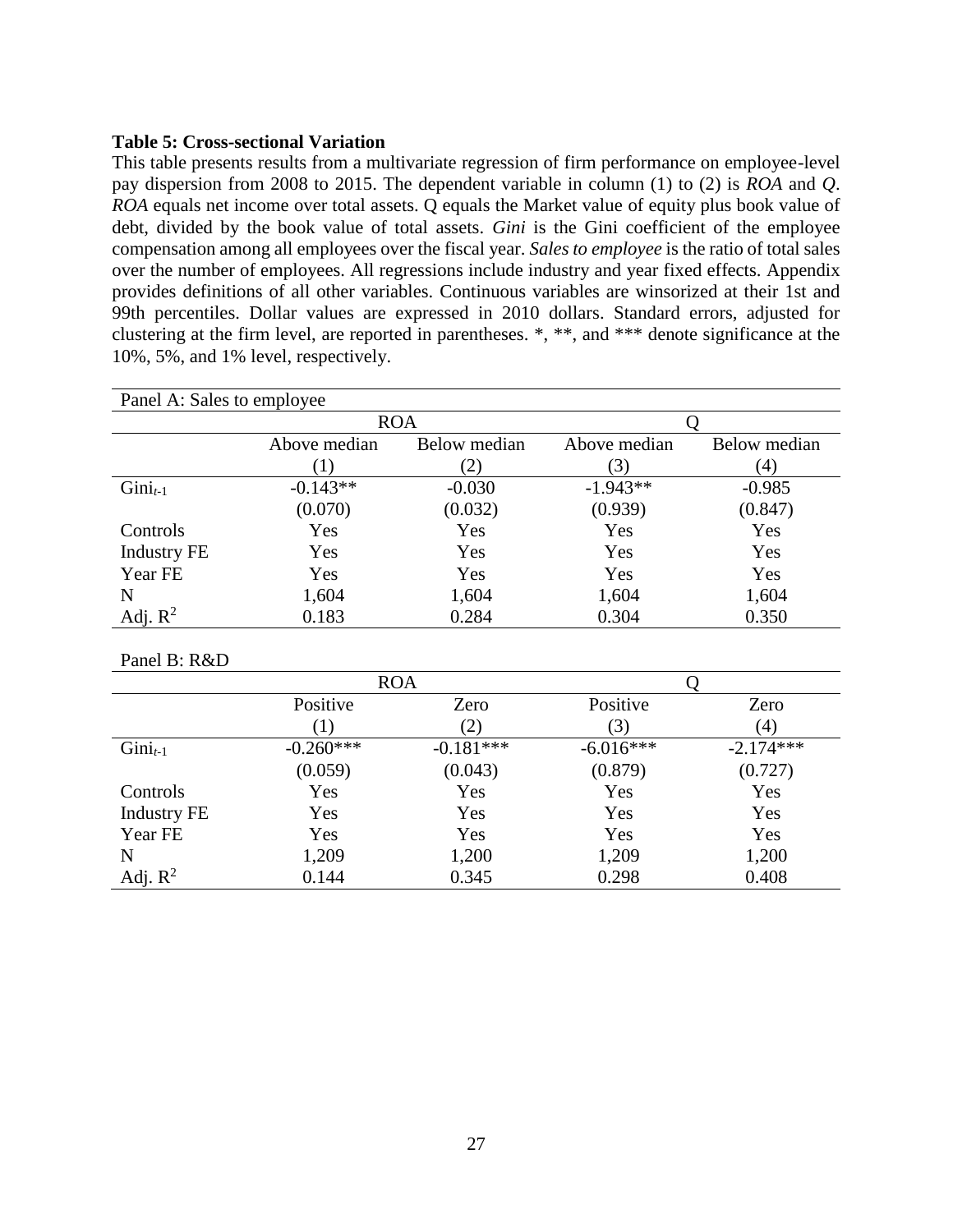# **Table 6: Instrumental Variable Estimation**

This table presents results from a multivariate regression of firm performance on employee-level pay dispersion from 2008 to 2015 using instrumental variables. The dependent variable in column (1) is the Gini coefficient. The dependent variable in columns (2) and (3) is *ROA* and *Q*. *ROA* equals net income over total assets. Q equals the Market value of equity plus book value of debt, divided by the book value of total assets. *Gini* is the Gini coefficient of the employee compensation among all employees over the fiscal year. Predicted Gini is the predicted Gini coefficient from the first-stage regression. All regressions include industry and year fixed effects. Appendix provides definitions of all other variables. Continuous variables are winsorized at their 1st and 99th percentiles. Dollar values are expressed in 2010 dollars. Standard errors, adjusted for clustering at the firm level, are reported in parentheses. \*, \*\*, and \*\*\* denote significance at the 10%, 5%, and 1% level, respectively.

|                                 | <b>First Stage</b> |             | <b>Second Stage</b> |
|---------------------------------|--------------------|-------------|---------------------|
|                                 | Gini               | <b>ROA</b>  | Q                   |
|                                 | (1)                | (2)         | (3)                 |
| Predicted Gini $_{t-1}$         |                    | $-0.108**$  | $-2.536***$         |
|                                 |                    | (0.073)     | (0.949)             |
| $Size_t$                        | $0.004**$          | $-0.001$    | $-0.146***$         |
|                                 | (0.001)            | (0.003)     | (0.036)             |
| Leverage $t$                    | $-0.001$           | $-0.052**$  | 0.271               |
|                                 | (0.011)            | (0.022)     | (0.296)             |
| Return vol $t$                  | $0.382***$         | $-3.150***$ | $-17.632***$        |
|                                 | (0.145)            | (0.383)     | (3.949)             |
| $R&D_t$                         | $-0.255$           | $-0.257***$ | $6.016***$          |
|                                 | (0.032)            | (0.099)     | (1.595)             |
| Indu Gini $_{t-1}$              | $0.853***$         |             |                     |
|                                 | (0.031)            |             |                     |
| Local Gini $_{t-1}$             | $0.239***$         |             |                     |
|                                 | (0.061)            |             |                     |
| <b>Industry FE</b>              | Yes                | Yes         | Yes                 |
| Year FE                         | Yes                | Yes         | Yes                 |
| $\mathbf N$                     | 3,208              | 3,208       | 3,208               |
| Adj. $R^2$                      | 0.607              | 0.230       | 0.360               |
| <b>First Stage F-Statistics</b> | 556.111***         |             |                     |
| Hansen J statistics             |                    | 0.684       | 0.538               |
| P-value                         |                    | (0.408)     | (0.463)             |